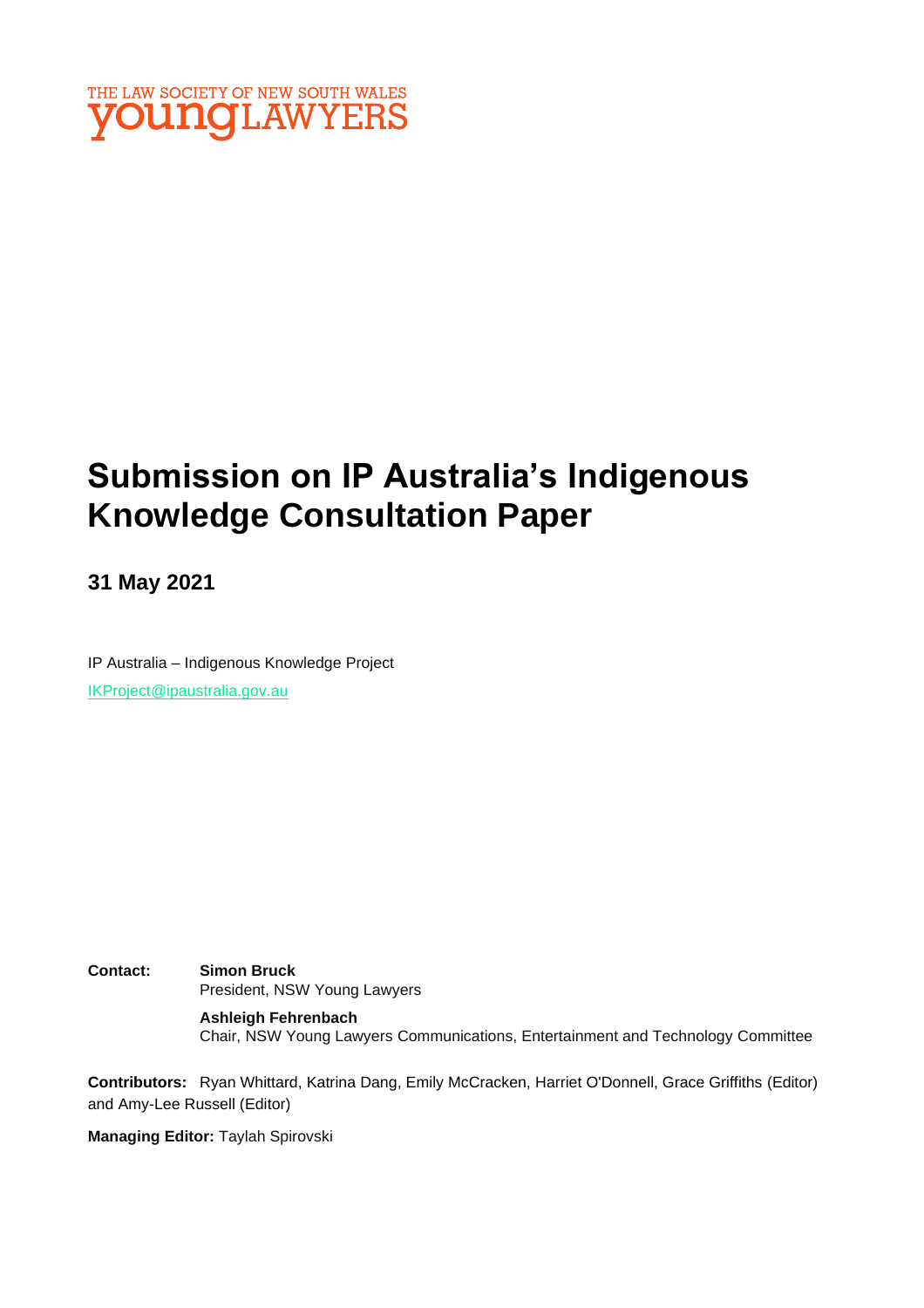## THE LAW SOCIETY OF NEW SOUTH WALES **VOUNGLAWYERS**

The NSW Young Lawyers Communications, Entertainment and Technology Committee (Committee) makes the following submission in response to the IP Australia Indigenous Knowledge (IK) Consultation Paper.

### **NSW Young Lawyers**

NSW Young Lawyers is a division of The Law Society of New South Wales. NSW Young Lawyers supports practitioners in their professional and career development in numerous ways, including by encouraging active participation in its 15 separate committees, each dedicated to particular areas of practice. Membership is automatic for all NSW lawyers (solicitors and barristers) under 36 years and/or in their first five years of practice, as well as law students. NSW Young Lawyers currently has over 15,000 members.

The Communications, Entertainment and Technology Law Committee of NSW Young Lawyers aims to serve the interests of lawyers, law students and other members of the community concerned with areas of law relating to information and communication technology (including technology affecting legal practice), intellectual property, advertising and consumer protection, confidential information and privacy, entertainment, and the media. As innovation inevitably challenges custom, the CET Committee promotes forward thinking, particularly with respect to the shape of the law and the legal profession.

### **Introduction**

The NSW Young Lawyers Communications, Entertainment and Technology Law Committee (**the Committee**) welcomes the opportunity to comment on IP Australia's Indigenous Knowledge Consultation Paper (**Consultation Paper**).

The Committee notes, first and foremost, that the reform of decision-making processes affecting the interests of Aboriginal and Torres Strait Islander peoples, particularly in relation to ownership and use of Indigenous Knowledge (**IK**), should be predominantly informed by the perspectives of Aboriginal and Torres Strait Islander peoples. As such, this should be done through consultation with Aboriginal and Torres Strait Islander communities, community leaders, peak bodies and organisations. NSW Young Lawyers acknowledges the limitations of our views and intends that our submission is read accordingly.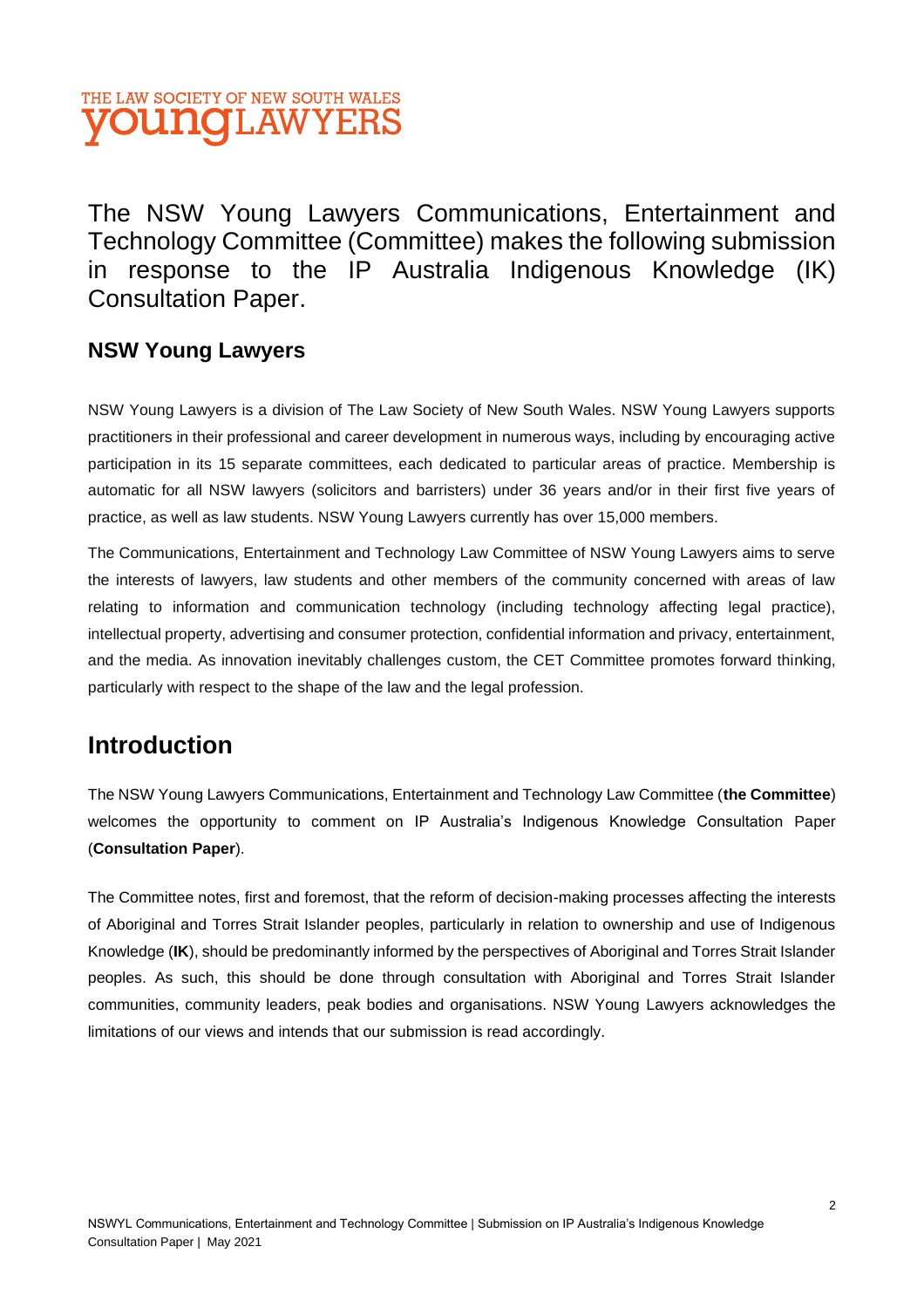## **Summary of Recommendations**

- 1. **Question 5:** The Committee submits that IP Australia should employ a consent-based model for considering applications for the registration of trade marks containing IK.
- 2. **Question 6:** The Committee submits that applicants should be required to provide the following information in order to register a trade mark containing IK:
	- a. Evidence with of consultation with Aboriginal and Torres Strait Islander peoples;
	- b. Evidence of free prior informed consent of the knowledge holder(s); and
	- c. Particulars of the applicant's purpose for use of IK.
- 3. **Question 7:** The Committee supports IP Australia's proposal of an Indigenous Advisory Panel.
- 4. **Question 8:** The Committee supports the view that if consent is not or cannot be obtained, then a trademark containing IK should not be registrable.
- 5. **Question 10:** The Committee submits that IP Australia should categorise the contents of the Trade Marks Register and the Register of Designs by marks and designs which contain IK and then incorporate this data into pre-existing IP databases with functionalities such as search filters to allow Aboriginal and Torres Strait Islander businesses and individuals to conduct a trade mark or design search and filter the results to those which contain IK.
- 6. **Question 11:** The Committee submits that despite the potential issues that may arise from any new avenues taken to detect the use of IK in trade marks and designs, the protection of traditional knowledge is paramount and should bear greater weight.
- 7. **Question 12:** The Committee submits that the best outcomes in supporting fair use of traditional knowledge would be those which safeguard IK from exploitation. Specifically, a compulsory disclosure system (Option 2).
- 8. **Question 14:** The Committee submits that the ability to attach information would provide a useful basis for conversations that:
	- a. Promote best practice through education; and
	- b. Improve awareness of Aboriginal and Torres Strait Islander ownership and associated rights, transparency, and quality of partnerships, limiting the burden of enforcement.
- 9. **Question 15:** The Committee submits that there are two broad categories of evidence that could be made available to IP Australia, being firstly, evidence of the initial establishment of ABS agreements and free, prior and informed consent, and secondly, ongoing compliance. Further, steps should be taken to ensure better protection of Indigenous data sovereignty, and that this is an area requiring legislative reform.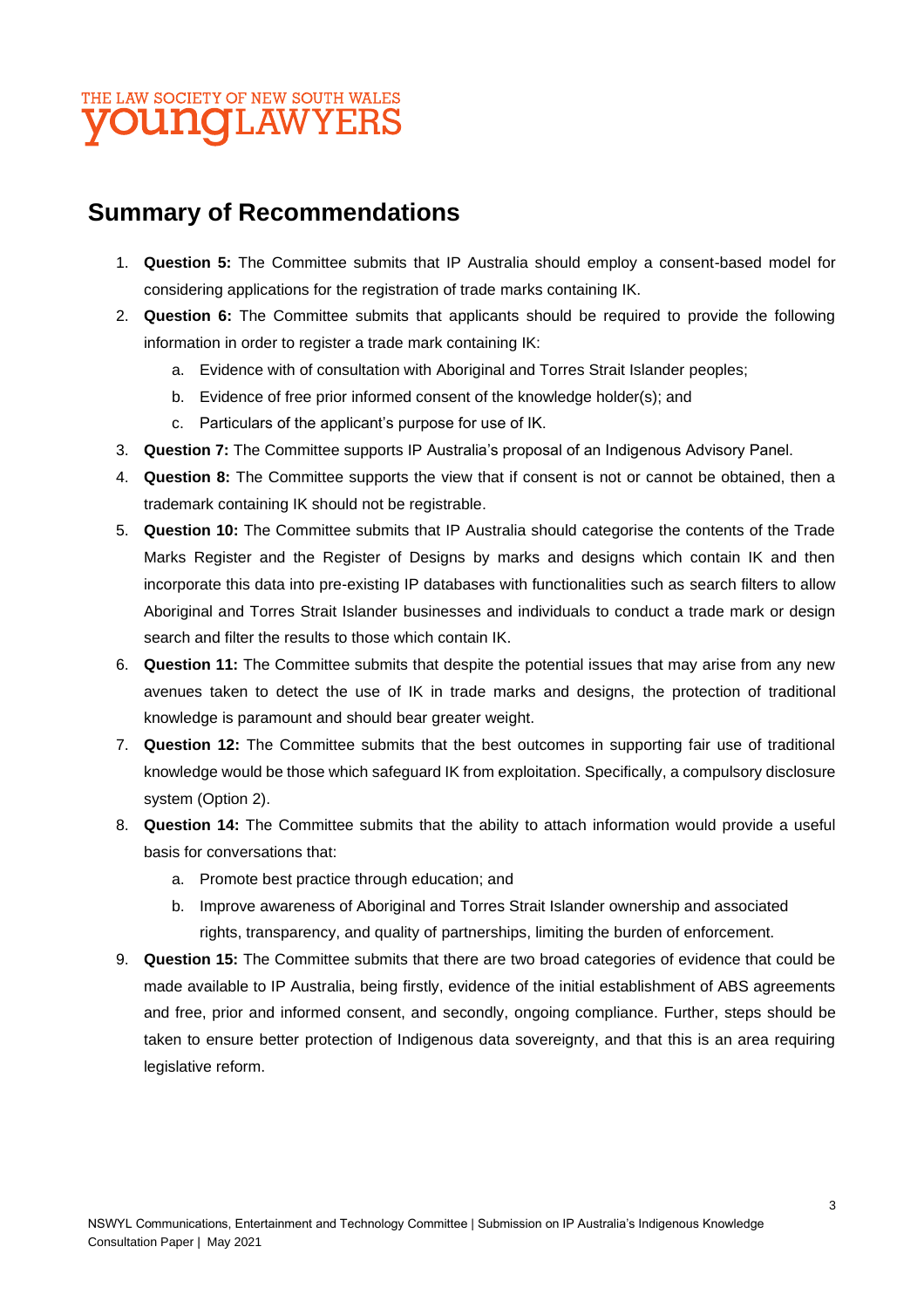## **1. Measures for trade mark or design rights using IK**

### **Options for new ways to check trade marks using IK**

### **Question 5: Which of the three options, consent, offensiveness or deceptiveness do you prefer? Why?**

- 1. The Committee submits that IP Australia should employ a consent-based model for considering applications for the registration of trade marks containing IK.
- 2. Consent and consultation must be at the centre of any proposed non-customary use of IK.<sup>1</sup> Depending on the circumstances and the nature of the IK, consent may only need to be obtained from an individual, while in other cases, broader community consultation will be required.<sup>2</sup>
- 3. A consent-based model would be consistent with Aboriginal and Torres Strait Islander peoples' right under Article 31 of the UN *Declaration on the Rights of Indigenous Peoples* to 'maintain, control, protect and develop their intellectual property over [their] cultural heritage, traditional knowledge, and traditional cultural expressions.' <sup>3</sup> Consent and consultation are also key in achieving selfdetermination and respecting the right of Aboriginal and Torres Strait Islander peoples to participate in decision-making processes which affect their rights, including intellectual property rights.<sup>4</sup>
- 4. This model is further supported by the UN *Global Compact Business Guide on the Declaration on the Rights of Indigenous Peoples*, which recommends that consent is obtained 'before using any cultural or intellectual property of [I]ndigenous peoples', particularly 'images or names of [I]ndigenous peoples… as part of logos, trade marks, trade names or in other company materials'.<sup>5</sup>
- 5. Three key issues will arise under a consent-based model, which must be dealt with appropriately. These are as follows:
	- a. Firstly, difficulties may arise in identifying the correct Elder, traditional owner, custodian, peak body, organisation, individual or community with authority to provide consent. An Indigenous Advisory Panel (**IAP**) could play a key role in ensuring the correct stakeholders are consulted.<sup>6</sup> Please see our submissions below in relation to Question 7 for further detail.

<sup>1</sup> Terri Janke and Company, 'Indigenous Knowledge: Issues for protection and management' (Discussion Paper, 2018) 59.

<sup>2</sup> Ibid 16.

<sup>3</sup> *United Nations Declaration on the Rights of Indigenous Peoples*, GA Res 61/295, UN Doc A/RES/61/295 (2 October 2007, adopted 13 September 2007) art 31.

<sup>4</sup> Ibid arts 3, 18; Australia Council for the Arts, *Protocols for using First Nations Cultural and Intellectual Property in the Arts* (2019) 26, 30–33.

<sup>5</sup> United Nations Global Compact, *A Business Reference Guide: United Nations Declaration on the Rights of Indigenous Peoples* (Report, 2013) 74.

<sup>6</sup> Terri Janke and Company, 'Options for IP Australia's Indigenous Advisory Panel' (Discussion Paper, 2020) 3.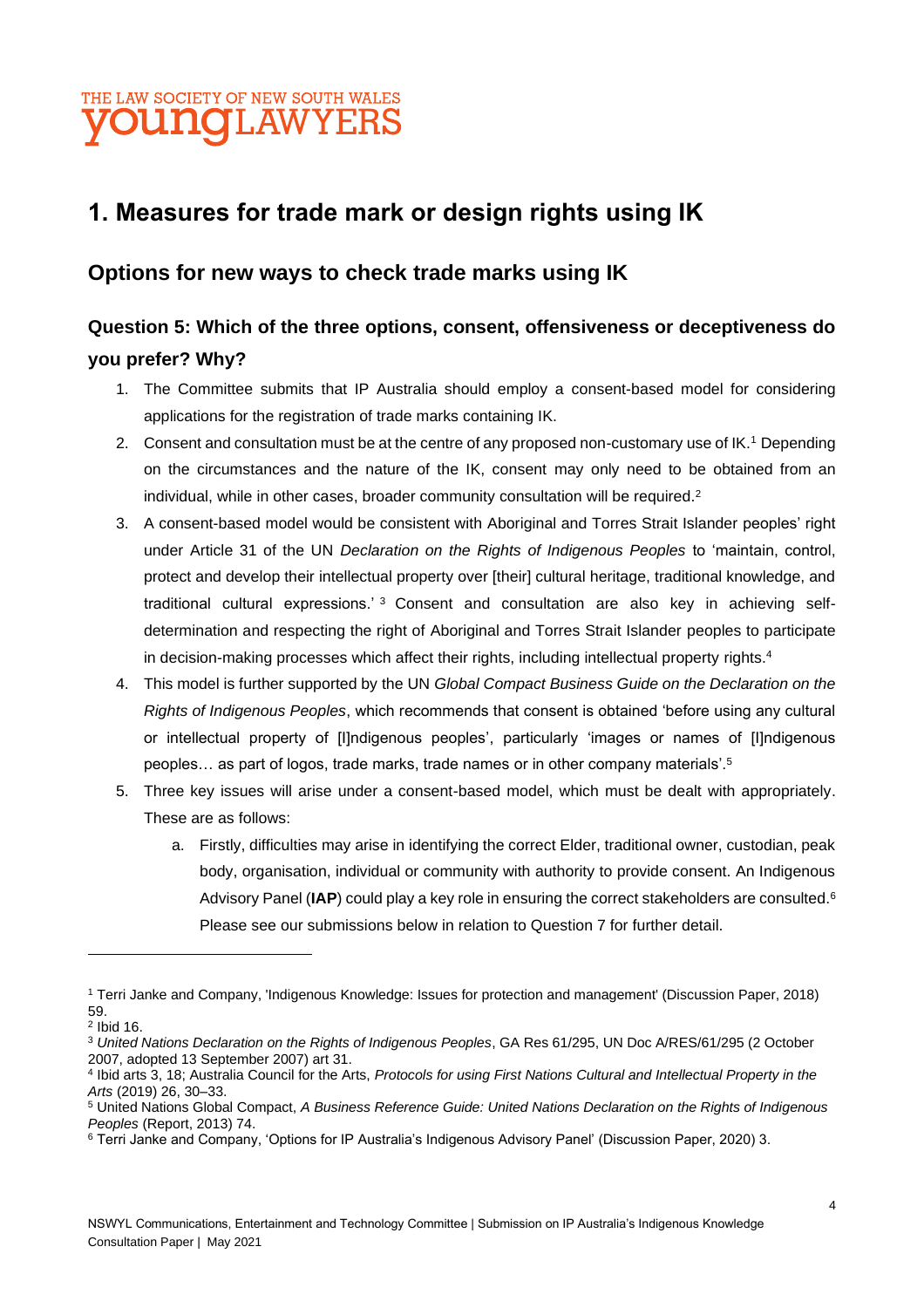- b. Secondly, the consenting knowledge holder must be adequately educated and informed on what is being proposed and the implications of giving consent. As previously highlighted by the Australian Institute of Aboriginal and Torres Strait Islander Studies (**AIATSIS**), 'having an understanding of intellectual property is a necessary part of giving free prior informed consent'. <sup>7</sup> IP Australia should work with communities to develop further education and awareness initiatives to enhance Aboriginal and Torres Strait Islander peoples' understanding of the IP system, contractual arrangements and what it means to consent to commercial use of IK. IP Australia should require applicants to provide evidence and particulars of information provided to Aboriginal and Torres Strait Islander communities and individuals during consultation. Please see our submissions below in relation to Question 6 for further detail.
- c. Thirdly, consultation in relation to requests for consent can place a large decision-making burden on Aboriginal and Torres Strait Islander communities. This burden is likely to be even more significant where the applicant has not established connection to or relationship with the community. In such cases, knowledge holders should be fairly compensated for the expertise shared and effort exerted in the consultation process.<sup>8</sup>
- 6. A consent-based model will require applicants to consult with knowledge holders on the use of IK. It will also provide some protection against inappropriate use of IK. However, IP Australia must ensure that consent is not used as a mechanism to allow the registration of deceptive, offensive or otherwise culturally inappropriate use of IK.<sup>9</sup>
- 7. The consent requirement may be complemented by a further ground for rejection/objection in regard to the appropriateness of the proposed use of IK. The Committee agrees with views expressed in previous consultations that the existing 'scandalous' ground may not always appropriately define the misappropriation or misuse of IK.<sup>10</sup> What is considered 'scandalous' is a matter of opinion that changes over time according to prevailing community standards, but must cause a significant degree of disgrace, shock or outrage to a 'not insubstantial' number of people.<sup>11</sup> The proposed 'offensiveness' and 'deceptiveness' grounds are also limited to particular forms of misuse and are also unlikely to provide adequate protection. 'Offensiveness' is also already partially covered by the 'scandalous'

<sup>7</sup> Australian Institute of Aboriginal and Torres Strait Islander Studies, Submission to IP Australia, *Protection of Indigenous Knowledge in the Intellectual Property System* (1 April 2019).

<sup>8</sup> Australian Institute of Aboriginal and Torres Strait Islander Studies, Submission to IP Australia, *Protection of Indigenous Knowledge in the Intellectual Property System* (2018) 7.

<sup>&</sup>lt;sup>9</sup> IP Australia, Protection of Indigenous Knowledge in the Intellectual Property System (Consultation Report, August 2019) 16.

<sup>10</sup> International Trademark Association, Submission to IP Australia, *INTA Comments and Recommendations Regarding Australia Indigenous Knowledge Consultation* (2019) 5; Terri Janke and Company (n 1).

<sup>11</sup> Mark Davidson and Ian Horak, Shanahan's Australian Law of Trade Marks and Passing Off (Thomson Lawbook Co, 6 th ed, 2016) 249; *Re Hanlon* [2011] ATMO 45, [15].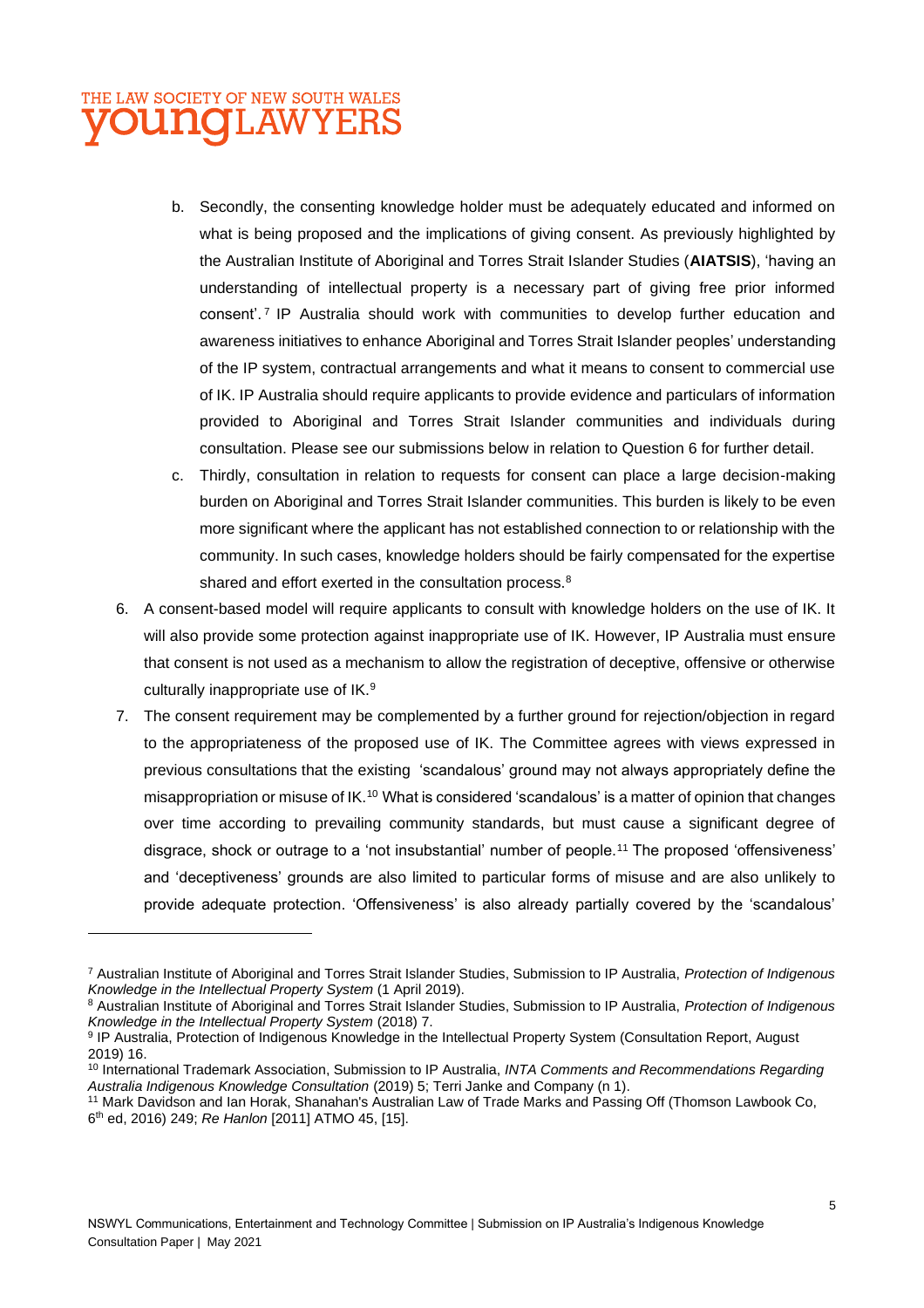ground, and deceptiveness is partially dealt with by section 43 of the *Trade Marks Act 1995* (Cth) and section 18 of the *Australian Consumer Law*. 12

- 8. Other forms of inappropriate use of IK must also be protected against. These may include unauthorised use of sacred or secret knowledge, use in connection with unrelated goods or services (for example 'biame', meaning creator, used by a wine company),<sup>13</sup> unestablished connection to the source community or country, or use of the names of deceased persons, places or sacred sites. For example, in New Zealand, several Māori nations requested that the owners of Lego stop using their native language in its toys and films because its use was culturally insensitive, trivialising, inappropriate and without free, prior and informed consent (**FPIC**). <sup>14</sup> A broader 'culturally inappropriate' ground may provide an additional layer of protection against inappropriate commercial use of IK.
- 9. The term 'culturally inappropriate' would need to be defined in the *Trade Marks Act 1995* (Cth). Such a definition would need to be drafted in close consultation with communities and experts in Aboriginal and Torres Strait Islander law and protocols. The definition may include offensiveness, deceptiveness and a broader 'catch all' provision to account for the differing cultural sensitivities applicable to different communities and types of IK.
- 10. The Committee acknowledges the limited extent to which IP Australia can apply a culturally inappropriate ground for rejection. Determinations on whether a trade mark containing IK is culturally inappropriate must be made in consultation with the relevant community and the Indigenous Advisory Panel.

## **Question 6: What information should people provide to show that they should be able to use Indigenous knowledge in a trademark? How does this change between Indigenous and non-Indigenous people?**

- 11. The Committee submits that applicants should be required to provide the following information in order to register a trade mark containing IK:
	- a. Evidence of consultation with the relevant Elder, traditional owner, custodian, peak body organisation, or community with authority to provide consent, including that the person was properly informed of the purpose of the use of IK, the nature of the IP system and the rights

<sup>12</sup> *Trade Marks Act 1995* (Cth) s 43; *Competition and Consumer Act 2010* (Cth) sch 2 ('Australian Consumer Law'). <sup>13</sup> Terri Janke and Company (n 1) 56.

<sup>&</sup>lt;sup>14</sup> Eru Kapa-Kingi, 'Kia Tawharautia Te Matauranga Maori: Decolonising the Intellectual Property Regime in Aotearoa New Zealand' (2020) 51(4) *Victoria University of Wellington Law Review* 643, 646.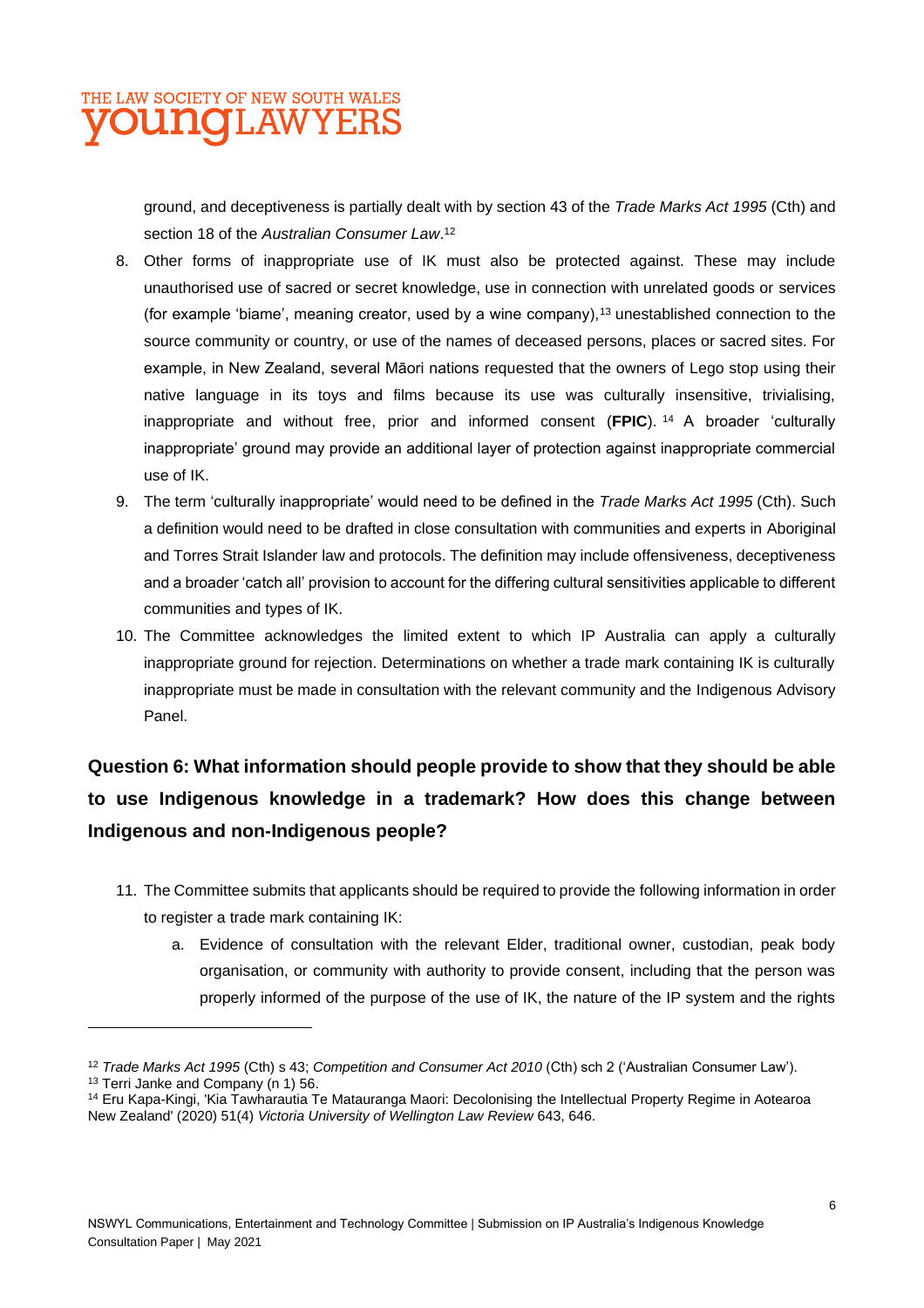

attached to a registered trade mark, and their options, including in relation to access and benefit sharing;<sup>15</sup>

- b. Evidence of FPIC obtained from the knowledge holder; and
- c. Particulars of the applicant's purpose for use of IK. This may include whether the applicant is connected to the source community, the applicant's goods or services are related to, or for the benefit of, the source community, or some other legitimate purpose.
- 12. Aboriginal and Torres Strait Islander applicants should be required to provide the same information and obtain consent if they intend to use IK from a community other than their own.
- 13. Where Aboriginal and Torres Strait Islander applicants intend to use IK from their own community, requirements for consent and information should be a matter determined by, or in close consultation with, the relevant community. Whether consent is necessary may depend on the nature of the IK and whether the IK is owned by an individual or is communally owned.<sup>16</sup>
- 14. Importantly, it is not appropriate for IP Australia to make determinations as to whether a person is Aboriginal and Torres Strait Islander.<sup>17</sup> If an applicant's identity is relevant to assessing their entitlement to use IK, this should be determined by the relevant community.

## **Question 7: What sort of decisions about the existence of consent do you think IP Australia can make? How could an Indigenous Advisory Panel add to these decisions?**

- 15. The Committee supports the proposed establishment of an IAP. Establishing an IAP would be consistent with Aboriginal and Torres Strait Islander peoples' international law rights to be involved in decision-making processes and consulted on matters concerning IP in IK.<sup>18</sup>
- 16. An IAP could provide guidance to IP Australia on cultural issues, advise on reforms to IP Australia's policies and strategy in relation to the protection and handling of IK and help develop education initiatives for communities. An IAP could also play a key role in identifying and engaging with stakeholders in the trade mark application process.
- 17. The Committee supports the view that IP Australia is not best placed to make decisions about the existence of consent. An IAP may be better placed to make such decisions where it is supported by an Indigenous connections officer. The Indigenous connections officer should be hired to consult with

<sup>&</sup>lt;sup>15</sup> Terri Janke and Company (n 1) 8.

<sup>&</sup>lt;sup>16</sup> Terri Janke and Company, 'Indigenous protocols and processes of Consent relevant to trade marks' (Discussion Paper, 2020) 15.

<sup>17</sup> Ibid 22.

<sup>18</sup> *United Nations Declaration on the Rights of Indigenous Peoples* (n 3) arts 3, 18, 31; Australia Council for the Arts (n 4) 30–33.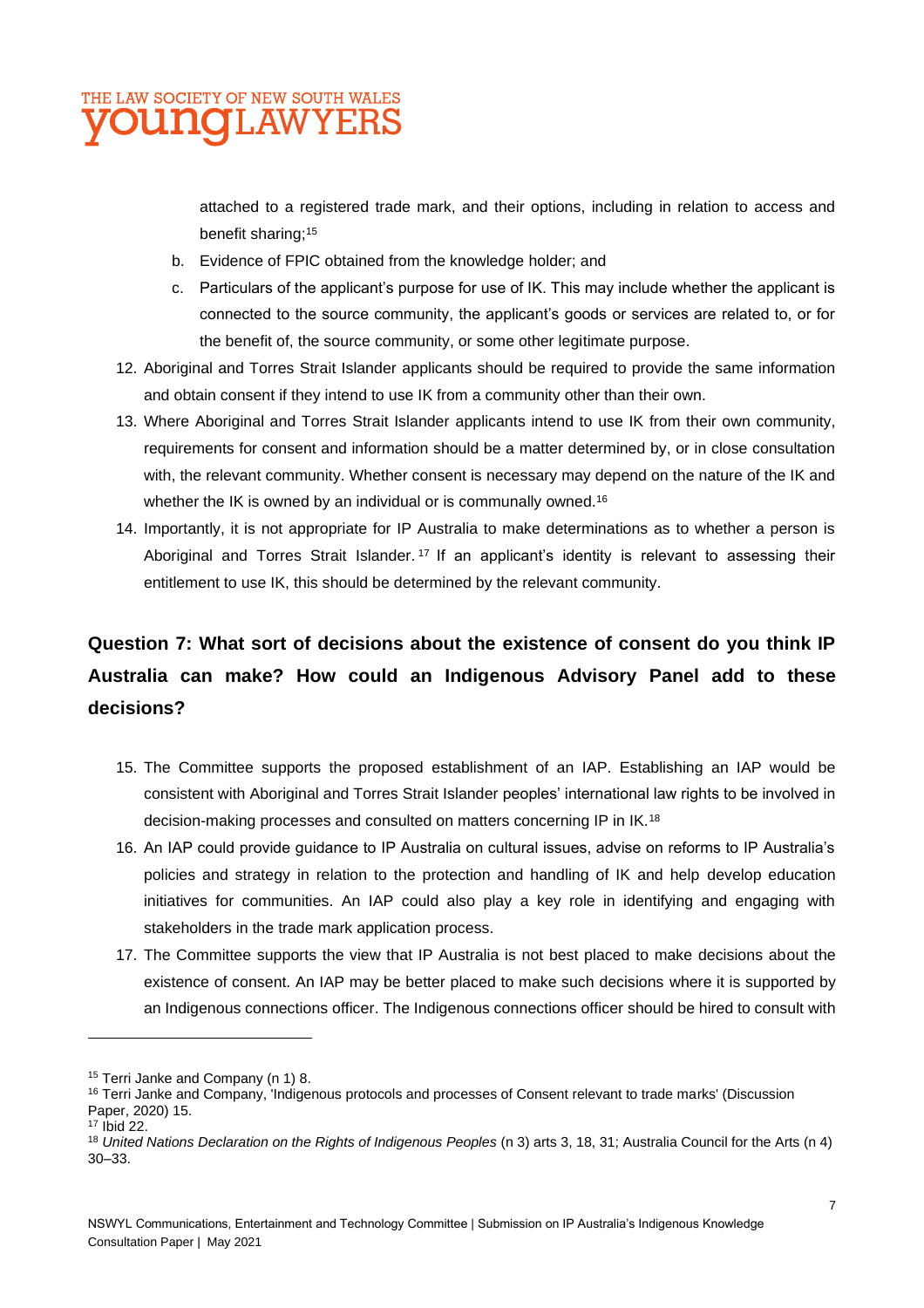## THE LAW SOCIETY OF NEW SOUTH WALES *TOUNGLAWYERS*

the relevant Indigenous people when needed for applications. The IAP should be properly constituted through a formal appointment process (see below), and the diversity of Aboriginal and Torres Strait Islander cultures in Australia should be taken into account in appointing members to the IAP. <sup>19</sup> An IAP should not be expected to make decisions on behalf of all Aboriginal and Torres Strait Islander communities. 20

- 18. However, an IAP could provide broader guidance on cultural issues and referrals to individuals, groups and organisations with expertise and authority to advise on issues affecting particular communities.<sup>21</sup>
- 19. The Committee submits that an IAP should consist of a number of permanent members, who are supported by a pool of rotating or ad hoc local members from different regions and communities, with a range of technical expertise and a mix of genders.<sup>22</sup> This will ensure a level of consistency, along with the flexibility to engage with appropriate community leaders where necessary.
- 20. In evaluating the existence of consent, the IAP should be equipped with the resources and expertise to identify and engage with the correct individuals, groups or organisations. An IAP could assist in identifying the relevant stakeholders by engaging with cultural authorities and infrastructures within Aboriginal and Torres Strait Islander communities. A useful list of organisations is provided in the Australia Council for the Arts *Protocols for using First Nations Cultural and Intellectual Property in the Arts*, which include:
	- Elders, traditional owners and custodians of the relevant community;
	- Where the IP relates to an individual, that individual and their family members;
	- National peak bodies, including the National Congress of Australia's First Peoples;
	- Local, regional or state Aboriginal land councils;
	- Native title organisations;
	- Peak bodies in the arts, including AIATSIS and First Languages Australia;
	- Indigenous art centres;
	- Indigenous language and cultural centres;
	- Indigenous theatre, dance and music organisations; and
	- local, regional and national Indigenous representative organisations in health, education, legal and other industries.<sup>23</sup>
- 21. An IAP should prepare and utilise a database of cultural authorities and organisations to assist in identifying knowledge holders.

<sup>19</sup> Terri Janke and Company (n 16) 19.

<sup>20</sup> IP Australia (n 9).

<sup>21</sup> Terri Janke and Company (n 6).

<sup>22</sup> IP Australia (n 9).

<sup>23</sup> Australia Council for the Arts (n 4) 32-3.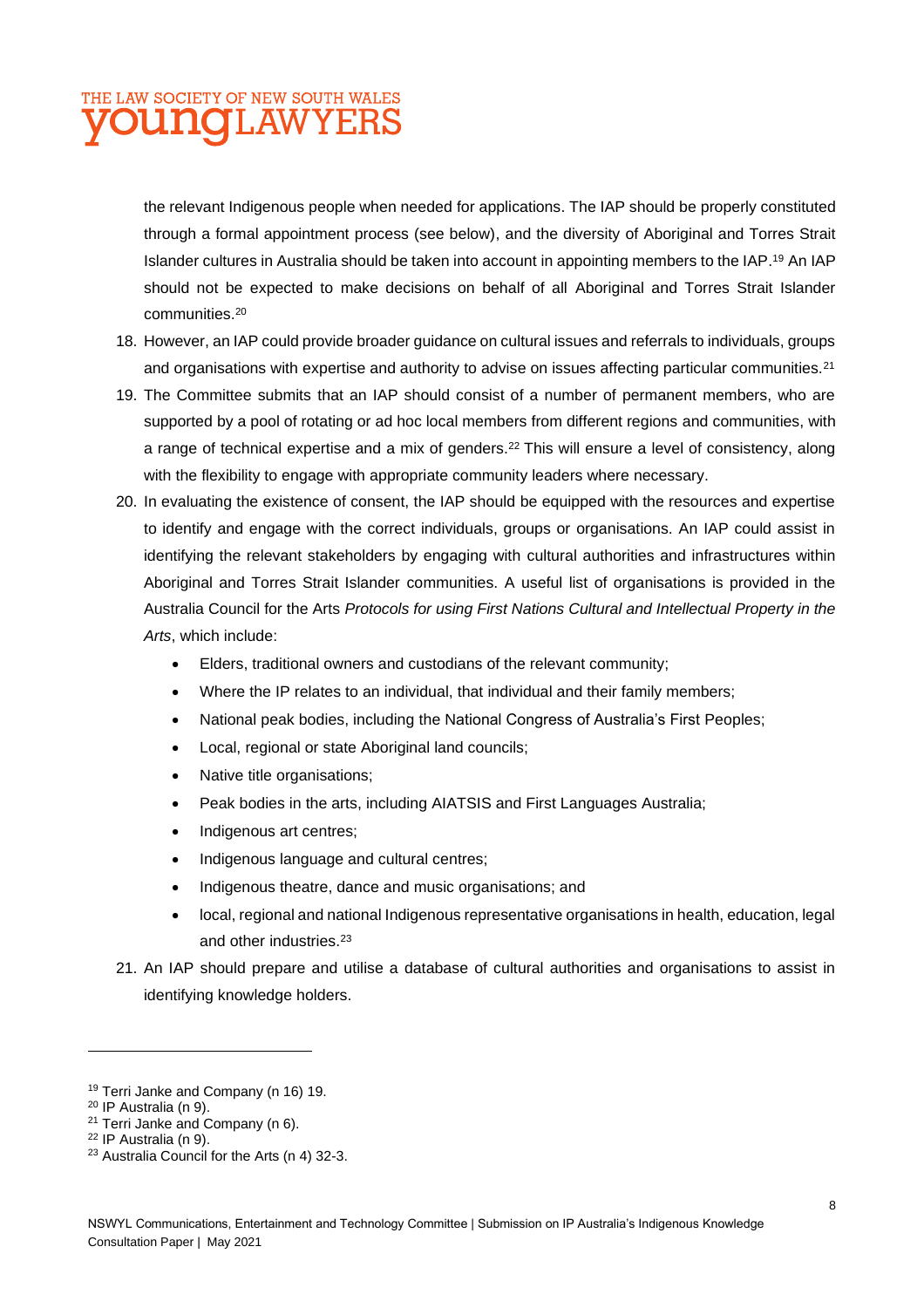

## **Q8: What do you think IP Australia should do in the case of an applicant providing evidence that they took all the steps they think are necessary, but did not (or could not) get written consent or find a person or authority to provide consent?**

- 22. The Committee supports the view that if consent is not or cannot be obtained, then a trade mark containing IK should not be registrable.<sup>24</sup> As discussed above, consent is essential for the commercial exploitation of IK and non-authorised use is likely to cause offence or be otherwise deemed culturally inappropriate.
- 23. The consultation and consent process already places a significant burden on knowledge holders to engage with applicants in relation to the proposed use of IK in trade marks.<sup>25</sup> To allow trade marks to be registered without consent would require Aboriginal and Torres Strait Islander peoples and organisations to actively enforce their own rights in IK, including by commencing oppositions against inappropriate uses of IK. Proactive enforcement against the misuse or misappropriation of IK is difficult, time consuming and often too expensive for Aboriginal and Torres Strait Islander peoples and organisations. <sup>26</sup>
- 24. Rejection of registration would not preclude culturally inappropriate use of IK in an unregistered trade mark. In circumstances where another organisation is entitled to use that IK as a trade mark (for example, because of its cultural connection to the source community), then rejection of the prior application would allow for the entitled user to register its mark. This is important as the trade mark system should not only protect against inappropriate use, but also provide opportunities to empower Aboriginal and Torres Strait Islander peoples and organisations to benefit from the commercial value of their IK.<sup>27</sup>

## **Question 10: What do you think is the best way to help Indigenous businesses find out if Indigenous Knowledge (IK) they want to use is in other trade marks and designs?**

25. In order for Aboriginal and Torres Strait Islander businesses to determine whether the IK they want to use has already been incorporated in registered trade marks and designs, the threshold requirement

<sup>&</sup>lt;sup>24</sup> Terri Janke and Company (n 1) 60.

<sup>&</sup>lt;sup>25</sup> Australian Institute of Aboriginal and Torres Strait Islander Studies, Submission to IP Australia (n 8).

<sup>26</sup> IP Australia (n 9).

<sup>&</sup>lt;sup>27</sup> See generally, Boyd Blackburn et al, *Methods for Estimating the Market Value of Indigenous Knowledge* (Final Report, 2019).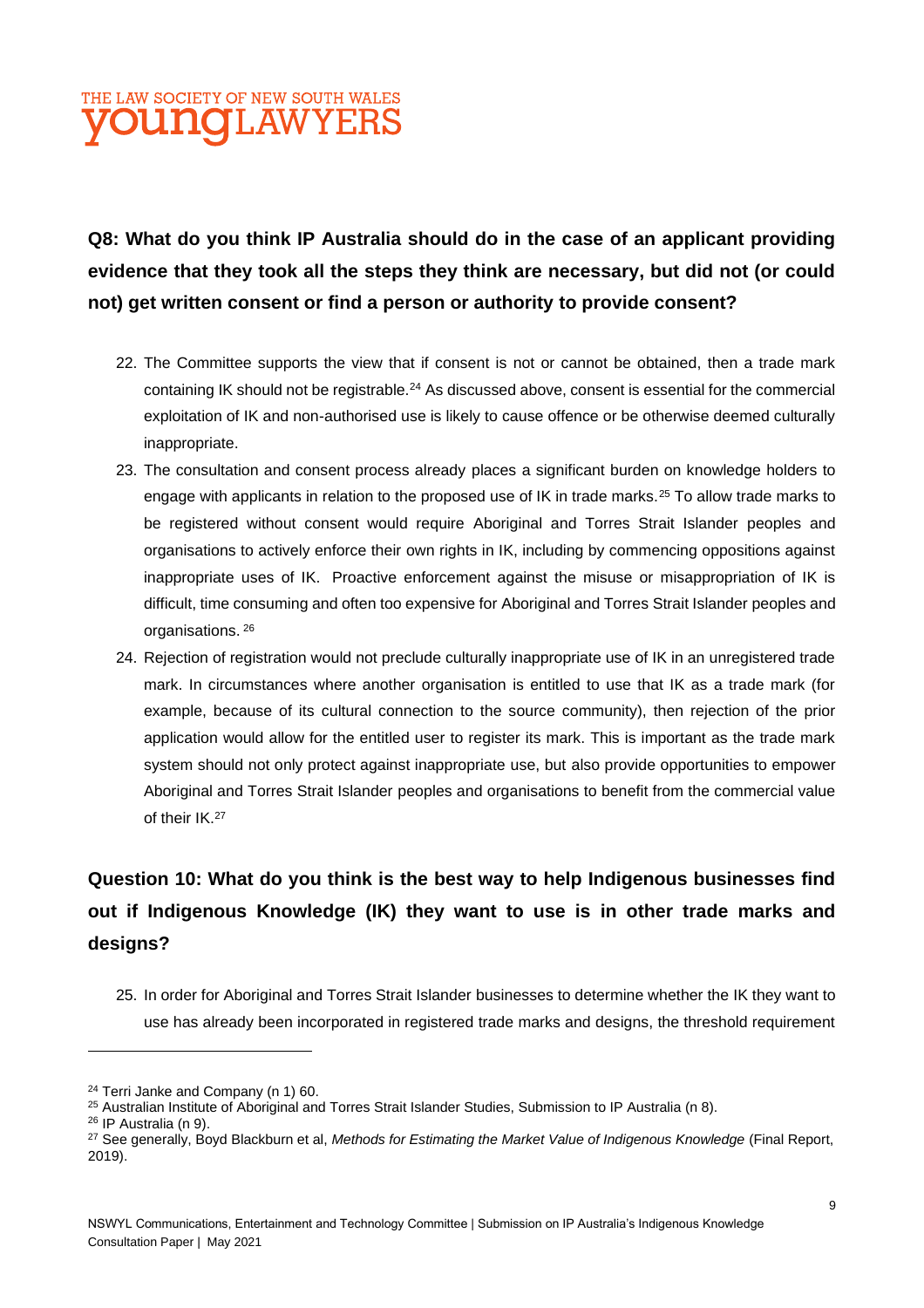## THE LAW SOCIETY OF NEW SOUTH WALES **VOUNGLAWYERS**

is to categorise the contents of the Trade Marks Register and the Register of Designs by marks and designs which contain IK. IP Australia could then incorporate this data into pre-existing IP databases with functionalities such as search filters to allow Aboriginal and Torres Strait Islander businesses and individuals to conduct a trade mark or design search and filter the results to those which contain IK.

26. However, the process of categorising the vast amounts of data on the Trade Marks Register and the Register of Designs poses a significant challenge. There are several ways that IP Australia can undertake the task of categorising the Trade Marks Register and Register of Designs with reference to IK.

#### **Manual processes**

- 27. IP Australia could manually undertake this process by recruiting a task force of experts on Aboriginal and Torres Strait Islander languages, culture and traditions with the mandate to systematically review the Trade Marks Register and Register of Designs to flag pending or registered trade marks and pending, registered or certified designs which contain IK.
- 28. However, given that from 2010 to 2019 alone, there were  $486,247$  trade mark registrations<sup>28</sup> and 65,502 design registrations,<sup>29</sup> there is a large subset of data to be analysed, meaning this task will likely be labour and resource intensive, with a high potential for human error.
- 29. A further challenge is the assembly of a taskforce of experts with expertise in the myriad of First Nations languages. There are over 250 First Nations languages spoken in Australia including 800 dialects making it difficult to identify a task force of people with expertise in all First Nations languages.<sup>30</sup>
- 30. Further, of the 250 First Nations languages identified in Australia, only 120 First Nations languages are still spoken.<sup>31</sup> Many First Nations languages are on at risk of extinction and the lack of written records to safeguard these languages means that it would be difficult to independently verify all IK incorporated in registered trade marks and designs.
- 31. Any such taskforce should be overseen by Aboriginal and Torres Strait Islander people, with the majority of the taskforce also comprising of Aboriginal and Torres Strait Islander people to ensure autonomy of Aboriginal and Torres Strait Islander communities over their language, culture, traditions and data.

<sup>&</sup>lt;sup>28</sup> 'Chapter 3: Trade Marks', *IP Australia* (Web Page, 2020) <<u>https://www.ipaustralia.gov.au/ip-report-2020/trade-marks>.</u> <sup>29</sup> 'Chapter 4: Designs', *IP Australia* (Web Page, 2020) [https://www.ipaustralia.gov.au/ip-report-2020/designs>](https://www.ipaustralia.gov.au/ip-report-2020/designs).

<sup>30</sup> 'Living languages', *AIAboriginal and Torres Strait IslanderS* (Web Page) [https://aiatsis.gov.au/explore/living](https://aiatsis.gov.au/explore/living-languages#:~:text=Many%20languages-,In%20Australia%20there%20are%20more%20than%20250%20Indigenous%20languages%20including,spoken%20over%20a%20small%20area)[languages#:~:text=Many%20languages-](https://aiatsis.gov.au/explore/living-languages#:~:text=Many%20languages-,In%20Australia%20there%20are%20more%20than%20250%20Indigenous%20languages%20including,spoken%20over%20a%20small%20area)

[<sup>,</sup>In%20Australia%20there%20are%20more%20than%20250%20Indigenous%20languages%20including,spoken%20ove](https://aiatsis.gov.au/explore/living-languages#:~:text=Many%20languages-,In%20Australia%20there%20are%20more%20than%20250%20Indigenous%20languages%20including,spoken%20over%20a%20small%20area) [r%20a%20small%20area.](https://aiatsis.gov.au/explore/living-languages#:~:text=Many%20languages-,In%20Australia%20there%20are%20more%20than%20250%20Indigenous%20languages%20including,spoken%20over%20a%20small%20area)

<sup>31</sup> Rona Glynn-McDonald, 'First Nations Languages', *Common Ground* (Online Article, 12 April 2021) [<https://www.commonground.org.au/learn/indigenous-languages-avoiding-a-silent-future>](https://www.commonground.org.au/learn/indigenous-languages-avoiding-a-silent-future).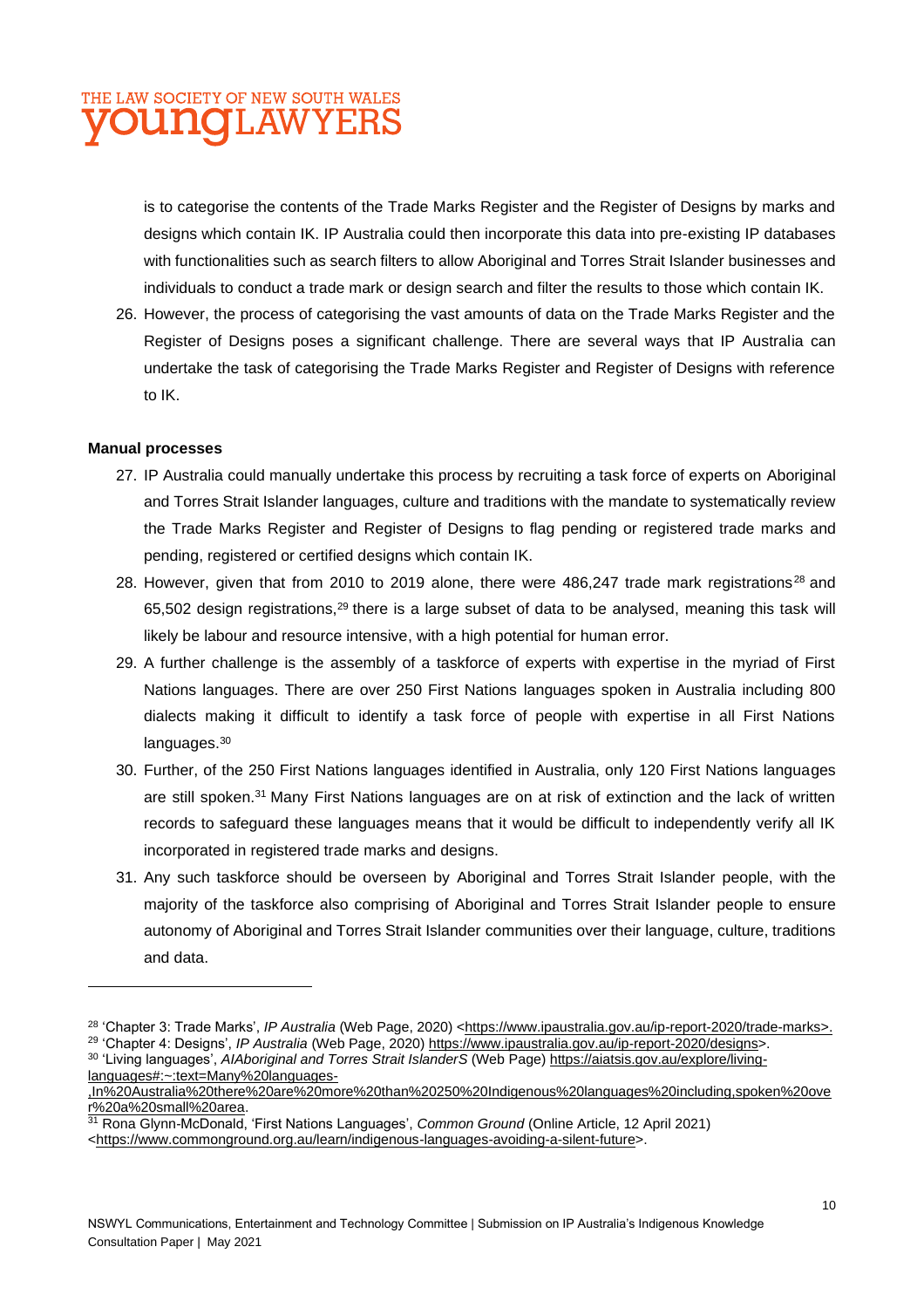- 32. In order for Aboriginal and Torres Strait Islander people to have true autonomy over data about their communities that will be stored and accessed by non-Indigenous groups, companies and individuals, Aboriginal and Torres Strait Islander people must be empowered to determine the rules by which this occurs.<sup>32</sup>
- 33. Alternatively, the onus could be placed on the applicants and owners of trade marks and designs to identify whether their trade mark or design contains IK. This could be achieved by:
	- a. Sending a questionnaire to all owners of pending and registered trade marks and pending, registered and certified designs to request confirmation of whether their trade mark/s and design/s contain IK; or
	- b. At the time that a registered trade mark or registered design is due for renewal, requesting, as a condition of the renewal, that the trade mark owner or design owner confirm whether their trade mark or design incorporates any IK.
- 34. The first option does not provide an impetus for a trade mark owner or design owner to provide this information to IP Australia. Further, the drawback of the second methodology is that a trade mark is valid for a period of 10 years and a registered design must be renewed within 5 years of filing. This means that the compilation of an exhaustive database of IK contained on the Trade Marks Register and Designs Register cannot be compiled for up to 10 years.

#### **Use of artificial intelligence (AI)**

- 35. A more efficient way for IP Australia to compile a database that categorises and identifies whether trade marks and designs contain IK is through the use of technology. Technology such as AI and machine learning have already been utilised by various government bodies and companies, in conjunction with Aboriginal and Torres Strait Islander communities, for environmental conservation and preservation of First Nations languages.
- 36. In 2018, the ARC Centre of Excellence for the Dynamics of Language (**CoEDL**) partnered with Google to utilise AI technology and machine leaning to transcribe audio recordings of First Nations languages so that the languages could be preserved*.* Google's machine learning software reviews the audio recordings for patterns, significantly reducing transcription time.<sup>33</sup> AI and machine learning have also been used in the Healthy Country Project which was initiated in 2019 through collaboration between various entities such as the Kakadu Board of Management, Bininj co-researchers and Indigenous rangers, CSIRO, Microsoft and Parks Australia to eradicate invasive species of para grass (a

<sup>32</sup> Matthew Snipp, 'What Does Data Sovereignty Imply: What Does it Look Like?' in Tahu Kukutai and John Taylor (eds) *Indigenous Data Sovereignty: Toward an Agenda* (ANU Press, 2016) 39.

<sup>33</sup> Abbie O'Brien, 'How AI is helping preserve Indigenous languages', *SBS News* (News Article, 31 May 2018) [<https://www.sbs.com.au/news/how-ai-is-helping-preserve-indigenous-languages>](https://www.sbs.com.au/news/how-ai-is-helping-preserve-indigenous-languages).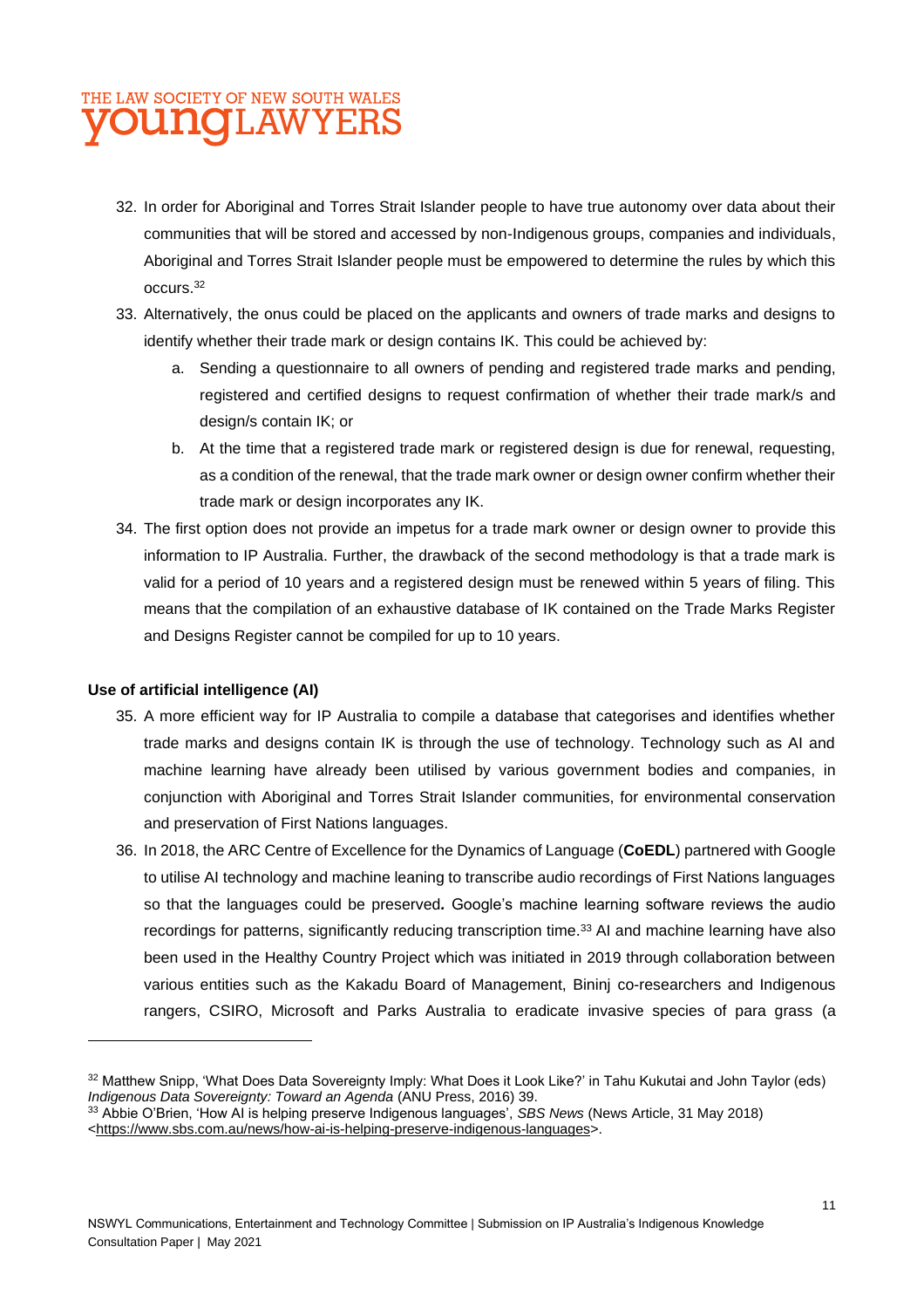significant environmental weed) in the Kakadu wetlands.<sup>34</sup> The project achieves this by monitoring the number of magpie geese in the region which is an indicator of a 'healthy country' by traditional Aboriginal and Torres Strait Islander custodians.

- 37. Traditionally, CSIRO researchers would review thousands of hours of videos to manually count the number of magpie geese and other animals in the environment and identify para grass in its different states. However, researchers, scientists, and custodians have been able to harness Microsoft's CustomVision AI, which is trained with machine learning, to automatically identify and tally the number of animals returning to the Kakadu wetlands and the different stages of para grass.
- 38. The Healthy Country Project is a success story in how technology can be utilised to make efficient use of limited resources whilst closely collaborating with Aboriginal and Torres Strait Islander custodians of the land to ensure that Indigenous values drive the focus of the project. The co-management framework adopted in the Healthy Country Project is publicly available via opensource on GitHub.<sup>35</sup> A similar project has been rolled out in Cape York, applying a combination of aerial surveys, AI and cloud computing along with traditional knowledge to locate and monitor endangered baby turtle nests.<sup>36</sup>
- 39. The CoEDL project, the Healthy Country Project and the Cape York project have demonstrated that technology such as AI and machine learning can be used responsibly and ethically alongside IK resulting in positive outcomes for the environment and Aboriginal and Torres Strait Islander communities. Utilising a similar co-management framework for collaboration with Aboriginal and Torres Strait Islander communities and harnessing the functionalities of AI and machine learning, IP Australia could adopt this technology to identify any IK inherent in registered and pending trade marks and pending, registered and certified designs. The technology is readily available through commercial products offered by Microsoft and Google. These companies have also demonstrated a track record of adapting the AI and machine learning technology for various applications.
- 40. This methodology is time efficient, minimises risks of human error and could be continuously applied to automatically capture any IK present in future trade marks and designs. Further, it can be used to centre Aboriginal and Torres Strait Islander involvement in the initial stages of coding and categorising the input data, without burdening communities with hours of manual review. Having a database that categorises whether trade marks and designs maintained by IP Australia incorporate IK will allow Aboriginal and Torres Strait Islander businesses to easily search the database to identify whether any IK they wish to use is incorporated in other trade marks and designs.

<sup>34</sup> 'Science, Indigenous knowledge and AI weave environmental magic', *Microsoft News Centre* (News Article, 20 November 2019) [<https://news.microsoft.com/en-au/features/science-indigenous-knowledge-and-ai-weave](https://news.microsoft.com/en-au/features/science-indigenous-knowledge-and-ai-weave-environmental-magic/)[environmental-magic/>](https://news.microsoft.com/en-au/features/science-indigenous-knowledge-and-ai-weave-environmental-magic/).

<sup>35</sup> 'Healthy Country AI', *Github* (Forum Thread, 18 February 2021).

<sup>36</sup> 'Indigenous knowledge and AI help protect baby turtles from predators on Australia's remote Cape York', *Microsoft News Centre* (News Article, 17 February 2021) [<https://news.microsoft.com/apac/features/indigenous-knowledge-and-ai](https://news.microsoft.com/apac/features/indigenous-knowledge-and-ai-help-protect-baby-turtles-from-predators-on-australias-remote-cape-york/)[help-protect-baby-turtles-from-predators-on-australias-remote-cape-york/>](https://news.microsoft.com/apac/features/indigenous-knowledge-and-ai-help-protect-baby-turtles-from-predators-on-australias-remote-cape-york/).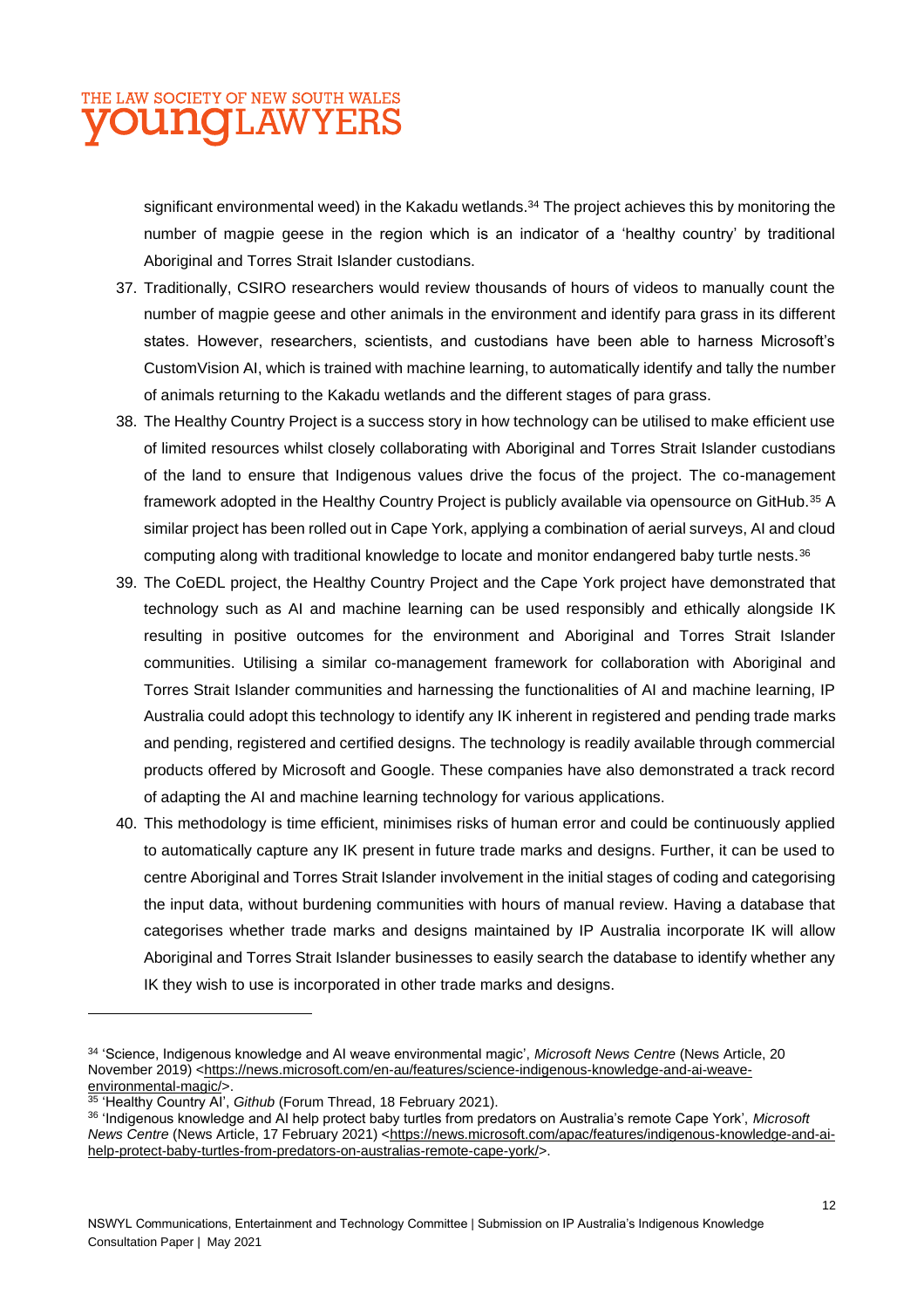### **Question 11: Would new avenues to highlight IK in trade mark or designs help combat misappropriation or could it cause additional issues?**

- 41. There will inevitably be issues and challenges associated with any endeavour to highlight IK in existing databases of trade marks and designs. There have been several challenges identified above including the risk of complacency from current IP holders, risk of a non-Indigenous taskforce being appointed which could compromise Aboriginal and Torres Strait Islander communities' autonomy over their language, culture and heritage or conversely, the risk of burdening Aboriginal and Torres Strait Islander communities. Further, highlighting IK incorporated in trade marks and designs could raise a conflict between the rights of Aboriginal and Torres Strait Islander communities over their language, culture and traditions and the intellectual property rights of trade mark owners or design owners who have, prior to the implementation of these changes, validly registered a trade mark or design which incorporates IK.
- 42. Despite the risks identified, it is important that Aboriginal and Torres Strait Islander communities are recognised and attributed for any use of IK and that the Aboriginal and Torres Strait Islander communities are adequately compensated for any third party use of their IK. Highlighting IK in trade marks and designs should yield positive outcomes for Aboriginal and Torres Strait Islander communities and the wider public. It facilitates a way for Aboriginal and Torres Strait Islander communities and advocacy groups to monitor any unauthorised use or commercialisation of IK. This allows for Aboriginal and Torres Strait Islander communities to oppose the registration of any trade marks or designs that incorporate IK without the prior informed consent of the community or to negotiate with the trade mark or design owner to return benefits derived from the use of IK back to the community, such as through profit sharing agreements.
- 43. Further, emphasis by IP Australia on IK considerations with respect to trade marks and designs will garner much needed public awareness about the need to obtain prior informed consent before using IK generally. The requirement to declare any IK incorporated in a trade mark or design and for any such intellectual property to be registered with prior informed consent of the relevant Aboriginal and Torres Strait Islander community should influence commercial practices when formulating trade marks or designs from the outset and embed these considerations within common business practice. The Committee expects that the introduction of requiring prior informed consent with respect to the use of IK should have the flow on effect of deterring the misappropriation of IK.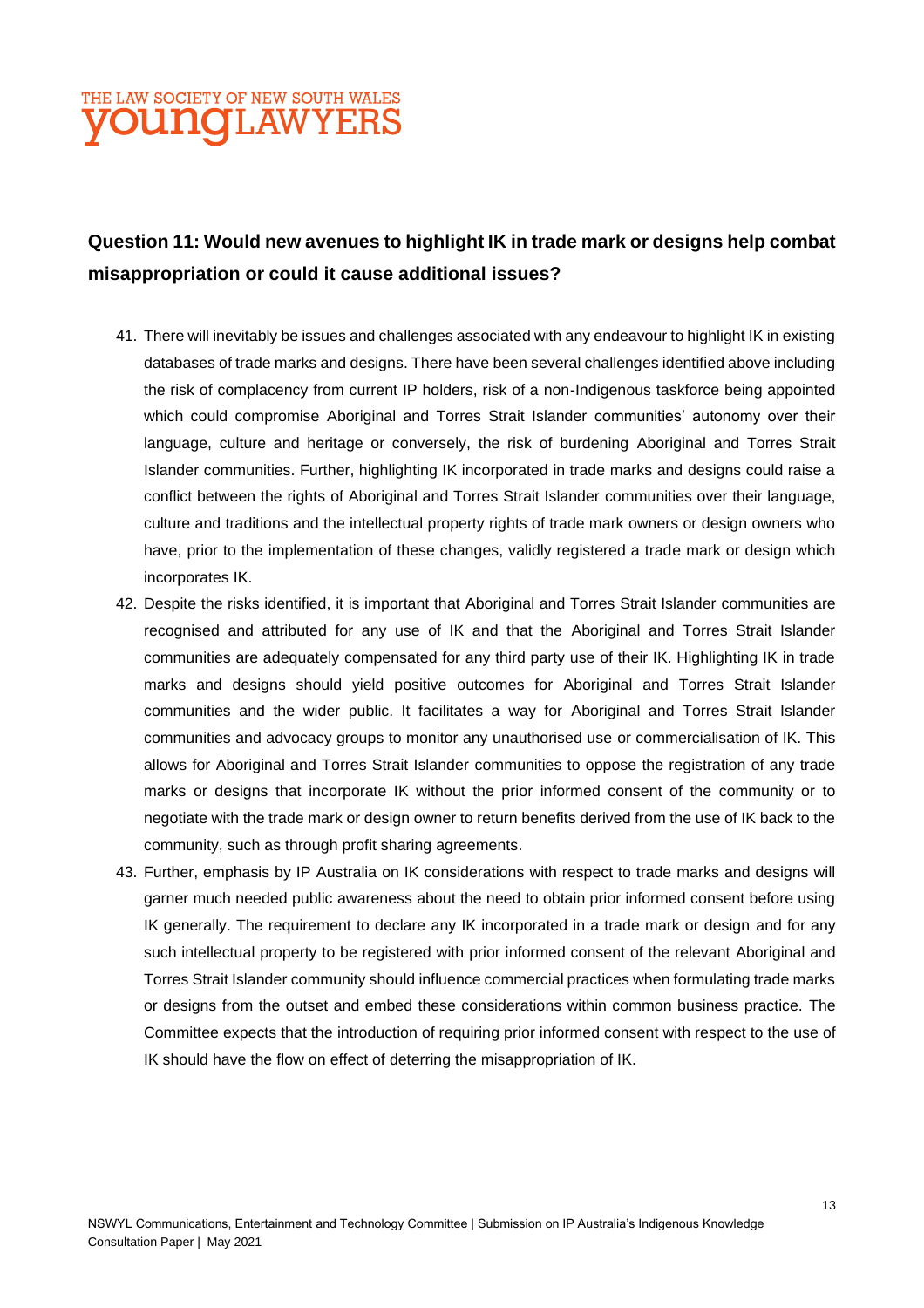## **2. Requirements to declare when IK is used in new innovations**

#### **Options for disclosure in patents**

### **Question 12: Which option do you think provides the best outcomes in supporting fair use of traditional knowledge? Are there other ways to encourage disclosure?**

For the purpose of this submission, the Committee takes the view that the *best* outcomes in supporting fair use of traditional knowledge would be outcomes which protect IK from exploitation. Introducing adequate disclosure requirements would ensure traditional owners have provided free, prior, and informed consent, and that any benefits flowing from the direct or indirect use of IK in patents are shared with the relevant Aboriginal and Torres Strait Islander stakeholders. We outline two potential options below – being a voluntary disclosure system (Option 1) and a mandatory disclosure system (Option 2).

#### **Option 1**

- 44. The Committee agrees with IP Australia's recognition that broader disclosures of both direct and indirect use of IK would be more easily encouraged by a voluntary disclosure system than a compulsory disclosure system that specifies the type of information and the circumstances that require disclosure. Ideally, a focus on the benefits of transparency and respect for IK would provide sufficient motivation for disclosure. However, there are several factors that will determine whether this motivation will be sufficient in practice.
- 45. For example, disclosures regarding how IK has been used as part of a patent application may itself demonstrate non-compliance with an access and benefit sharing scheme (**ABS**) or consent arrangement established for the underlying research.<sup>37</sup> In this case, the benefit provided from making a voluntary disclosure would have to be significant to overcome any potential detriment to an applicant resulting from the disclosure.
- 46. In addition, a key priority in the discussion of disclosure requirements at an international level is to prevent the patent system from rewarding inequitable use of IK. 38 At worst, a voluntary disclosure system will give those that have purposefully not engaged with IK owners an option to circumvent the disclosure requirements. At best, those that are unaware that some of their sources may have originated from IK will not be required to undertake any form of investigation, potentially robbing IK owners of the potential to collaborate with a willing party. Therefore, the Committee submits that there

<sup>&</sup>lt;sup>37</sup> Invitation to WIPO From the Conference of the Parties Convention on Biological Diversity, 32<sup>nd</sup> sess, WO/GA/32/8 (24 August 2005) [99].

<sup>38</sup> Ibid [92].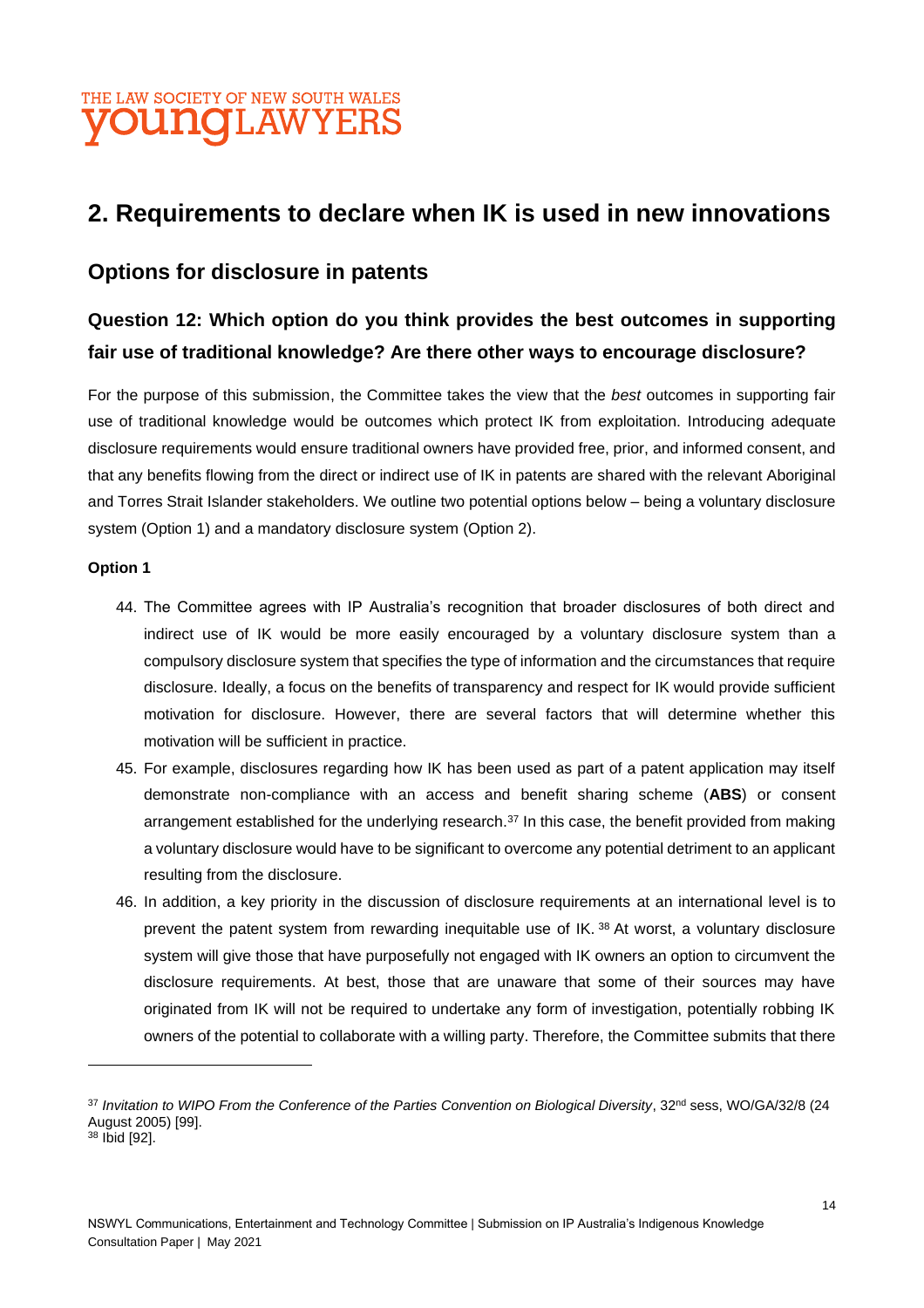

is a risk to only encouraging disclosure through a voluntary disclosure system in that the Australian patent system will fail to protect IK from inequitable use to the greatest extent possible.

- 47. The Committee also acknowledges that the current penalties in relation to fraud or false suggestion, resulting in the revocation of a patent, would remain.<sup>39</sup> The provisions require the fraud or false suggestion to have been a material factor in the decision to grant a patent. <sup>40</sup> However, as omissions are not sufficient to meet the standard for fraud or false suggestion, these penalties are unlikely to be a sufficient deterrent to not disclosing the use of IK.
- 48. For the reasons above, the Committee submits that a voluntary disclosure system alone would provide inadequate protection to IK from inequitable or exploitative use in patents.

#### **Option 2**

- 49. The second option involves requiring disclosure of any use of IK in patents through the introduction of penalties for withholding information about IK used. The Committee acknowledges that there are some issues with the Option 2.
- 50. Firstly, the drafting of a compulsory disclosure requirement would have to address specific circumstances (e.g. is disclosure only necessary where IK has been used directly, and to what extent must ABS arrangements or FPIC be disclosed) and is likely to be accompanied by some level of uncertainty. However, it is important to consider that even a 'narrow' compulsory disclosure requirement would provide additional protection for IK and does not preclude applicants from disclosing additional information voluntarily.
- 51. The Committee acknowledges that penalties relating to the revocation of patents are severe and may discourage researchers, particularly if the requirements for compliance are uncertain.<sup>41</sup> In response, the Committee refers to the current legislative framework for patents in Australia. Section 20 of the *Patents Act 1990* (Cth) already provides that the validity of a patent is not guaranteed. Therefore, there is an inherent level of uncertainty in every patent application that an IK disclosure requirement would not change. In addition, disclosure would create additional certainty for applicants that any complying patent granted will endure and the potential for a patent to be revoked would provide substantial motivation to disclose all relevant available material at the time of an application.
- 52. The Committee also refers to the current requirement for applicants to disclose the results of foreign searches of the prior art base.<sup>42</sup> It seems that any expansion of this requirement to apply to reasonable

<sup>39</sup> *Patents Act 1990* (Cth) s 138(3)(d)-(e).

<sup>40</sup> IP Australia*, Distinction Between Lack of Full Description, Inutility and False Suggestion* (Patent Manual of Practice and Procedure, 16 December 2020) [2.11.3.16].

<sup>&</sup>lt;sup>41</sup> Invitation to WIPO From the Conference of the Parties Convention on Biological Diversity, 32<sup>nd</sup> sess, WO/GA/32/8 (24 August 2005) [93].

<sup>42</sup> *Patents Amendment Act 2001* (Cth) s 45(3).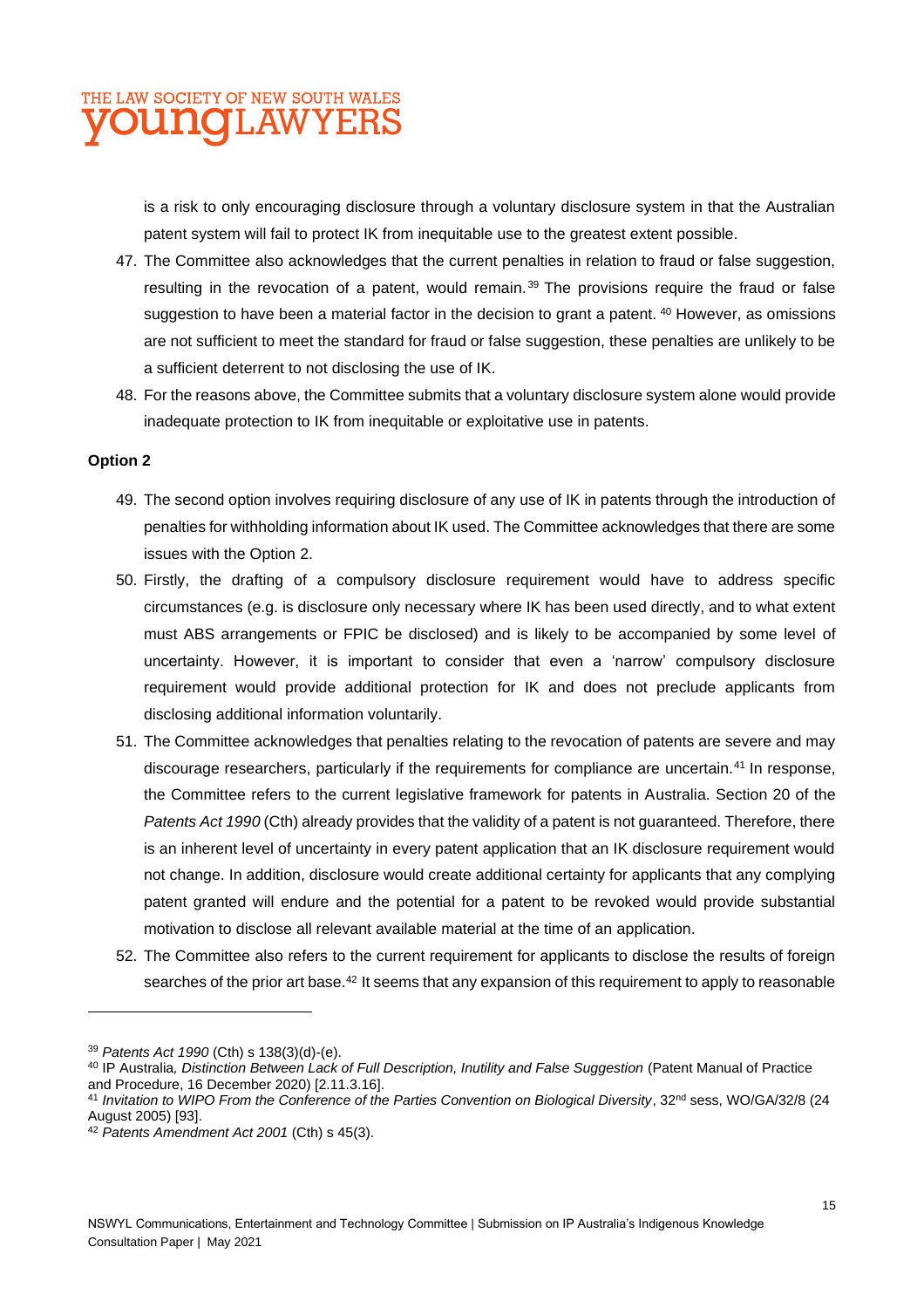investigations of relevant IK sources would improve outcomes by encouraging fair use of IK. IP Australia could also consider mirroring the penalty for failing to provide the requisite information as an alternative to revoking the patent.

- 53. The Committee refers to IP Australia's point regarding the revocation of patents impacting IK owners that would have otherwise benefitted under an ABS arrangement. To address this issue the Committee submits that, in certain circumstances, the ownership of a patent could be transferred to a more appropriate party instead of revoking the patent.
- 54. In conclusion, the Committee submits that a compulsory disclosure system (Option 2) is necessary to support the best outcomes regarding fair use of IK. This view is subject to the below qualifications:
- a. The Committee notes that care should be taken to ensure that the penalties for non-disclosure do not discourage discussions with owners of IK (whether this results in ABS, FPIC or other arrangements). For example, if engagement with traditional owners is not otherwise required by law, a requirement to share any details of such engagements with IP Australia may be considered a burden for researchers and the process may be avoided altogether. If IK has directly contributed to a patent application, entry into an ABS arrangement (along with evidence of the arrangement) could be made compulsory, whereas disclosure of the terms of such arrangement and any FPIC could remain optional, but encouraged, by IP Australia.
- b. Compulsory disclosure requirements should initially deal with circumstances where applicants unintentionally fail to comply (or are unable to comply due to documentation being unavailable).<sup>43</sup> Any penalties for non-disclosure should allow for opportunities to remedy misuse. There must be clear communication to create certainty around any exemptions that may apply.
- c. A compulsory disclosure system will require IP Australia to provide additional resources for enforcement (e.g. by conducting audits or investigating complaints). However, Aboriginal and Torres Strait Islander peoples would bear the burden of claiming misuse of IK under either option. Option 2 is more likely to reduce the burden on Aboriginal and Torres Strait Islander peoples by pre-emptively uncovering issues in a mutual forum.
- d. While compulsory disclosure is an important step, it should be implemented with additional measures, particularly to reflect the content of what is disclosed (e.g. attaching conditions of ABS arrangements, FPIC and traditional concepts of ownership to an application granted).

<sup>43</sup> *Invitation to WIPO From the Conference of the Parties Convention on Biological Diversity* (n 42) [82].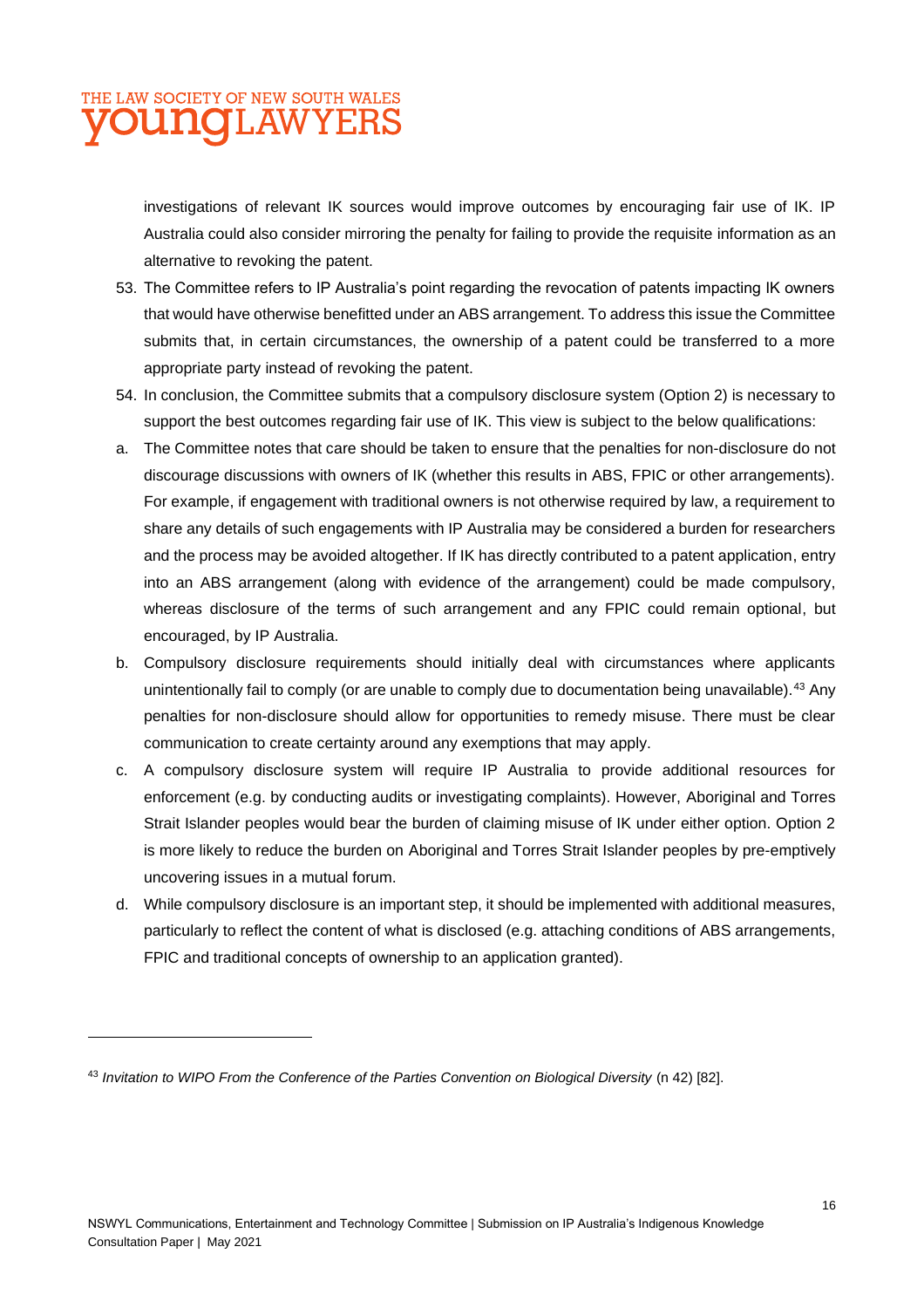### **ABS and consent: Should we enable these to be publicly declared?**

**Question 14: Do you think having the ability to attach information on ABS or consent to IP rights would provide a useful basis for better conversations about ABS and consent?**

- 55. The Committee submits that the ability to attach information would provide a useful basis for conversations that:
- a. Promote best practice through education; and
- b. Improve awareness of Aboriginal and Torres Strait Islander ownership and associated rights, transparency, and quality of partnerships, limiting the burden of enforcement.

#### **Education and best practice**

- 56. The Committee draws attention to the public availability of permits granted for access to biological resources under the *Environment Protection and Biodiversity Conversation Regulations 2000 (Cth)*  (*EPBC Regulations*),<sup>44</sup> and the subsequent recognition of the educational value that such availability provides.<sup>45</sup> While the majority of these permits are for non-commercial purposes, the benefits related to transparency would also be relevant to permits granted for commercial purposes. The *EPBC Regulations* require applicants for a permit to access biological resources to attach benefit-sharing agreements reached with access providers (which, in some circumstances, will be an Aboriginal and Torres Strait Islander corporation recognised by the appropriate Aboriginal and Torres Strait Islander knowledge holders),<sup>46</sup> and the model ABS agreement published under the *EPBC Regulations* requires applicants to include details of any agreement for the use of IK.<sup>47</sup>
- 57. The Committee therefore recommends that IP Australia provide the option for applicants to attach information on ABS or consent as it complements current legislative processes relating to the protection of IK.
- 58. The Committee submits that the educational value of publishing information about ABS and consent will be beneficial for both researchers and Aboriginal and Torres Strait Islander people. Details of previous ABS and consent arrangements may serve as an important resource for researchers, particularly by increasing awareness of the existence of IK, informing expectations for the time it takes

<sup>44</sup> Department of Agriculture, Water and the Environment, *Science and Research Permits 2020* (Web Page) <https://www.environment.gov.au/resource/science-and-research-permits-2020>.

<sup>45</sup> *Australian Government Response to Notification 2011-216: Access to Genetic Resources and Benefit-sharing*, SCBD/ABS/VN/SG/74553, 3.

<sup>46</sup> *Environment Protection and Biodiversity Conservation Regulations 2000* (Cth) reg 8A.07.

<sup>47</sup> Ibid reg 8A.08(j).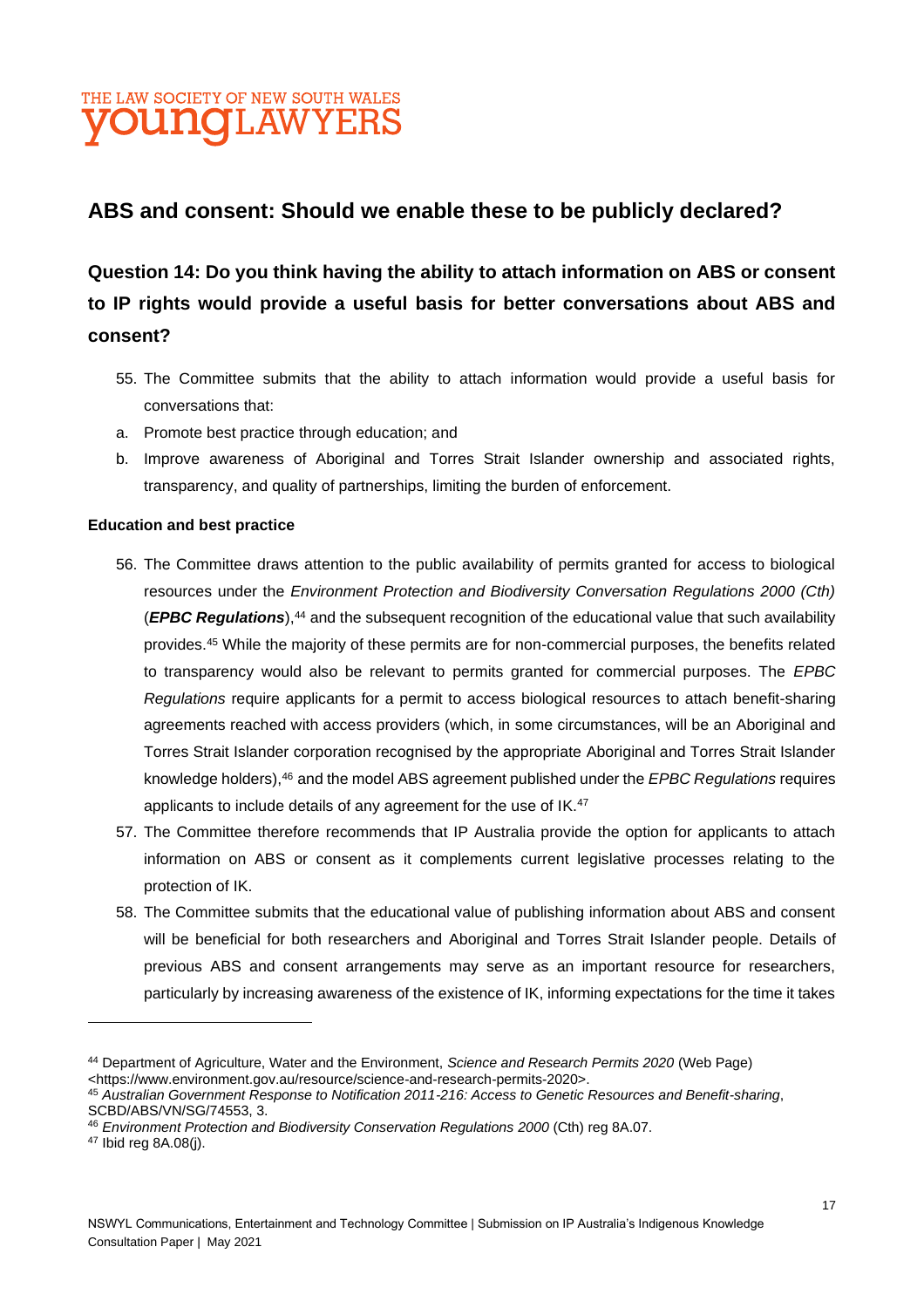

to engage and reach agreement with IK custodians, and providing examples of options for monetary and non-monetary benefits for incorporation during planning stages.

- 59. By increasing awareness of and recognising Aboriginal and Torres Strait Islander rights to IK through ABS and consent arrangements, IK may be afforded additional protection in the form of recording sources and ownership of IK explored during the process.<sup>48</sup> The Committee acknowledges that IP Australia recognises the current issue of Aboriginal and Torres Strait Islander groups lack of access to legal advice and other resources when negotiating ABS agreements or considering the provision of consent associated with protecting IK under current legislation. 49
- 60. While there are requirements for ABS agreements related to the use of IK in various jurisdictions in Australia,<sup>50</sup> the diversity between Aboriginal and Torres Strait Islander communities inherently means that a precedent template will be unable to cater for every scenario.<sup>51</sup> By making previous examples (or at least key details) of ABS and consent procedures available, Aboriginal and Torres Strait Islander groups may benefit from the empowerment to adapt agreements to meet their own needs based on these examples.
- 61. Furthermore, the Committee submits that by publishing information relating to ABS and consent, prospective partnerships between researchers and Aboriginal and Torres Strait Islander groups or individuals may benefit from further education if parties with previous experience with ABS agreements and seeking FPIC are willing to share learnings with third parties looking to enter similar arrangements. If parties choose to have contact details published as part of the ABS and consent information, then direct communication would enable parties (both researchers and Aboriginal and Torres Strait Islander representatives) to seek ongoing feedback regarding the arrangement, including issues that should have been raised during the negotiation stage.
- 62. Based on the above, the Committee submits that the education benefits resulting from conversations about ABS and consent outlined above are likely to prove valuable for the development, assessment, and implementation of best practice.

#### **Enforcement**

63. In addition to evolving best practice, the Committee submits that increased transparency around ABS and consent has the potential to increase the integrity of partnerships between researchers and

<sup>&</sup>lt;sup>48</sup> The Protection of Traditional Knowledge: Updated Draft Gap Analysis, 37<sup>th</sup> sess, WIPO/GRTKF/IC/37/6 (20 July 2018) 7.

<sup>&</sup>lt;sup>49</sup> IP Australia (n 9) 6.

<sup>50</sup> *Environment Protection and Biodiversity Conservation Act 1999* (Cth) s 301; *Biological Resources Act 2006* (NT) s 29; *Biodiversity Act 2005* (Qld) pt 5; Department of Agriculture, Water and the Environment, *Permits for commercial or potentially commercial purposes* (Web Page) <https://www.environment.gov.au/topics/science-and-research/australiasbiological-resources/permits-%E2%80%93-accessing-biological-resourc-0>. <sup>51</sup> IP Australia (n 9) 6.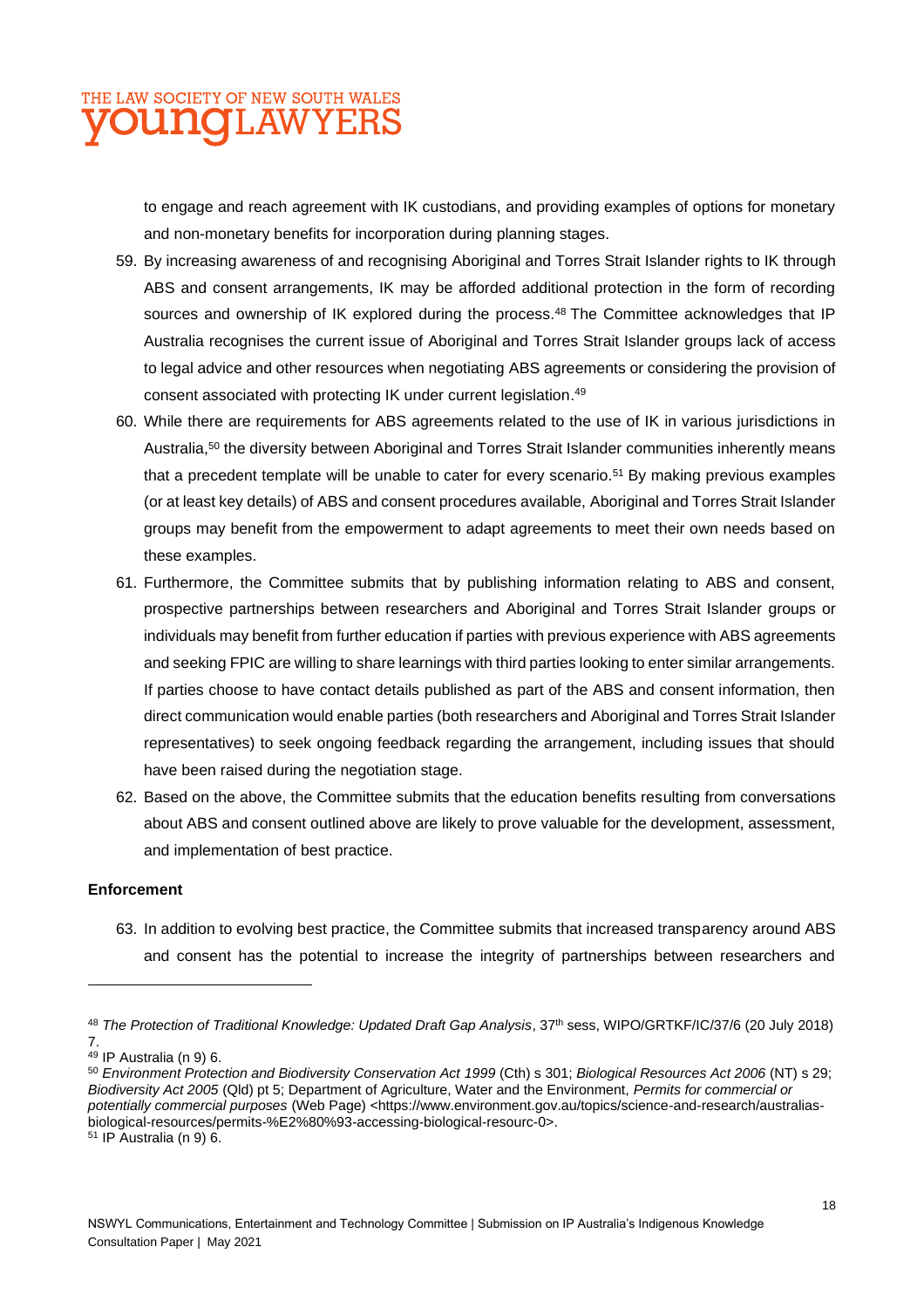## THE LAW SOCIETY OF NEW SOUTH WALES **VOUNGLAWYERS**

Aboriginal and Torres Strait Islander people. The AIATSIS Code of Ethics for Aboriginal and Torres Strait Islander Research (**AIATSIS Code**) recognises that confidence of Aboriginal and Torres Strait Islander groups in researchers may be improved by reliable standards of conduct and research guidelines.<sup>52</sup>

- 64. By publicising commitments to ABS and consent, and, consequently, the standard of conduct that can be expected, collaborative partnerships are more likely to be developed by conversations based on trust and mutual understanding. Such partnerships are less likely to result in misappropriation of rights that require enforcement action as the parties are more likely to be willing to resolve issues before a dispute escalates.
- 65. Even in circumstances where misunderstanding or exploitation arises within a partnership, the Committee submits that the benefits of education and transparency around ABS and consent arrangements will still reduce the difficulty generally associated with enforcing agreements that deal with IK rights.<sup>53</sup> Firstly, education regarding requirements for ABS and consent for use of IK has previously reduced the need for enforcement actions.<sup>54</sup> Secondly, publishing information regarding ABS arrangements will mean that third parties are aware of the agreement terms and any conditions attached to consent, increasing the level of overall scrutiny.

#### **Public availability**

- 66. The Committee submits that the benefits ultimately achieved via the attachment of ABS and consent details to applications will be influenced by the extent of information made public. For example, whether IP Australia publish copies of ABS agreements or letters of consent in full, or whether only certain details are shared with the public.
- 67. At this stage, the Committee recommends considering a compulsory requirement to attach ABS and consent information to IP applications in recognition that such arrangements encourage visibility, directly support better conversations and development of best practice. However, to reduce the risk that researchers are dissuaded from undertaking activities because of the requirement to share sensitive information, the Committee recommends that IP Australia allow parties to request the redaction of information prior to any publication of the attachments. The Committee submits this would promote better conversations by increasing the amount of information available to IP Australia. It also reflects that parties have historically had the ability to maintain confidentiality, if requested.<sup>55</sup>

<sup>52</sup> Australian Institute of Aboriginal and Torres Strait Islander Studies, *AIATSIS Code of Ethics for Aboriginal and Torres Strait Islander Research* (2020) 3.

<sup>53</sup> IP Australia (n 9) 7.

<sup>54</sup> *Australian Government Response to Notification 2011-216* (n 46).

<sup>55</sup> Ibid 2.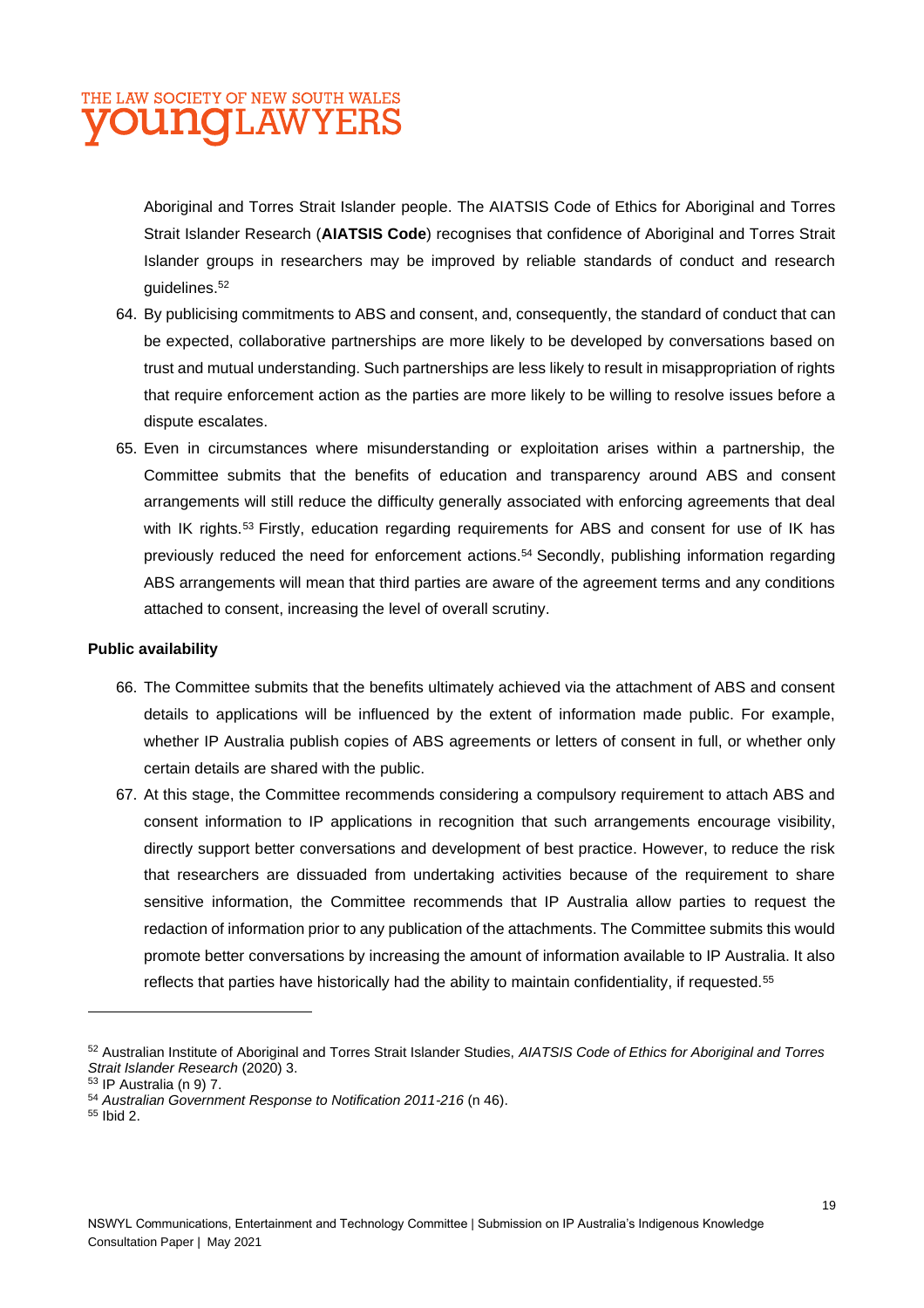## THE LAW SOCIETY OF NEW SOUTH WALES **JOUNGLAWYERS**

68. The Committee has excluded considerations regarding the benefit of allowing applicants to attach information about ABS and consent generally (such as the ability for IP Australia to promote adequate benefit-sharing agreements by providing favourable treatment to applicants that do so, or the benefits that may arise from IP Australia having greater access to data regarding ABS and consent arrangements), as this would not necessarily be dependent on making the relevant information publicly available.

### **Question 15: What types of evidence of ABS/consent would it be possible to make available to IP Australia?**

- 69. The Committee submits that there are two broad categories of evidence that could be made available to IP Australia, being evidence of the initial establishment of ABS agreements and free, prior and informed consent, and ongoing compliance.
- 70. As mentioned in our response to question 14, the Committee submits that the evidence made available to IP Australia is likely to be more extensive if parties are given the option of redacting sensitive information prior to it being published, in addition to the current power of the Commissioner under *Regulation 4.3(2)(b)* of the *Patents Regulations 1991* (Cth)*.*

#### **Initial evidence**

- 71. The Committee submits that it would be possible to provide copies of ABS agreements, including statements regarding the source of any relevant IK and the types of benefits provided to stakeholders, as is currently practiced under other national regimes.<sup>56</sup> These may be supported by documented evidence of engagement with Aboriginal and Torres Strait Islander communities (for example, the results of any surveys undertaken could be provided, correspondence, etc).<sup>57</sup>
- 72. Existing regimes also require the provision of written permission from access providers,<sup>58</sup> which could be mirrored by IP Australia in relation to permission from the holders of IK. This evidence may be collected as consent forms that outline the scope of the consent (for example, the purpose of the research, the geographical regions involved, and the time period for which the research will be conducted),<sup>23</sup> and subsequently shared with IP Australia.
- 73. The Committee also submits that, if possible, applicants should include how they have identified the custodians of any IK included in the application and in what capacity, as Aboriginal and Torres Strait Islander concepts of ownership are not necessarily represented within the current legislative

<sup>56</sup> *Environment Protection and Biodiversity Conservation Regulations 2000* (Cth) reg 8A.08.

<sup>57</sup> Australian Institute of Aboriginal and Torres Strait Islander Studies (n 53) 22.

<sup>58</sup> *Environment Protection and Biodiversity Conservation Regulations 2000* (Cth) reg 8A.12.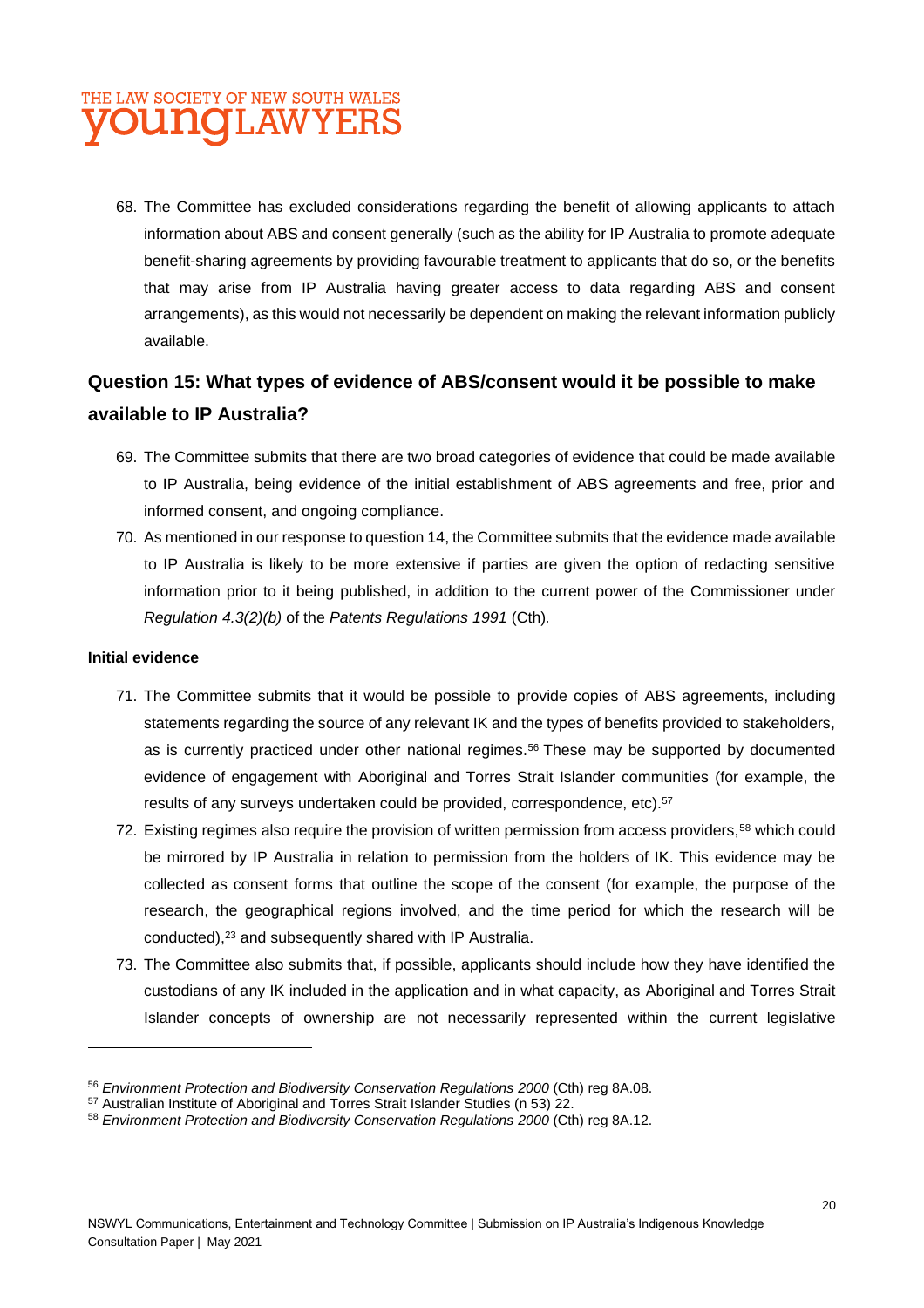

framework. <sup>59</sup> The Committee submits that steps should be taken to ensure better protection of Indigenous data sovereignty, and that this is an area requiring legislative reform.

74. The Committee also draws attention to previous IP Australia consultation paper responses, as several organisations indicated they have developed or are developing protocols for engaging with Aboriginal and Torres Strait Islander communities in relation to IK-based research.<sup>60</sup> These protocols could be shared with IP Australia as evidence of the methods used to reach ABS agreements and obtain FPIC, accompanied by statutory declarations confirming compliance with such protocols.

#### **Continuous reporting**

- 75. The Committee also recommends that IP Australia consider continuous reporting processes for demonstrating compliance with ABS agreements and any conditions attached to a letter of consent. Using practices under the *EPBC Regulations* and the model agreement published in accordance with section 301 of the *EPBC Act* as guidance, <sup>61</sup> this may include:
	- A short statement about the progress of the research;
	- Samples of all genetic resources collected;
	- Where benefits shared are financial, an updated account of the value of the agreement to date; or
	- Sign off from the relevant Aboriginal and Torres Strait Islander group or rights-holders indicating the agreement has been complied with.

<sup>59</sup> IP Australia (n 9) 6 IS this reference accurate?.

<sup>60</sup> Ibid 10.

<sup>61</sup> *Environment Protection and Biodiversity Conservation Regulations 2000* (Cth) reg *8A.19;* Department of Agriculture, Water and the Environment, *Explanatory Guide: Model Benefit-sharing Agreement* (April 2012) 3-4.